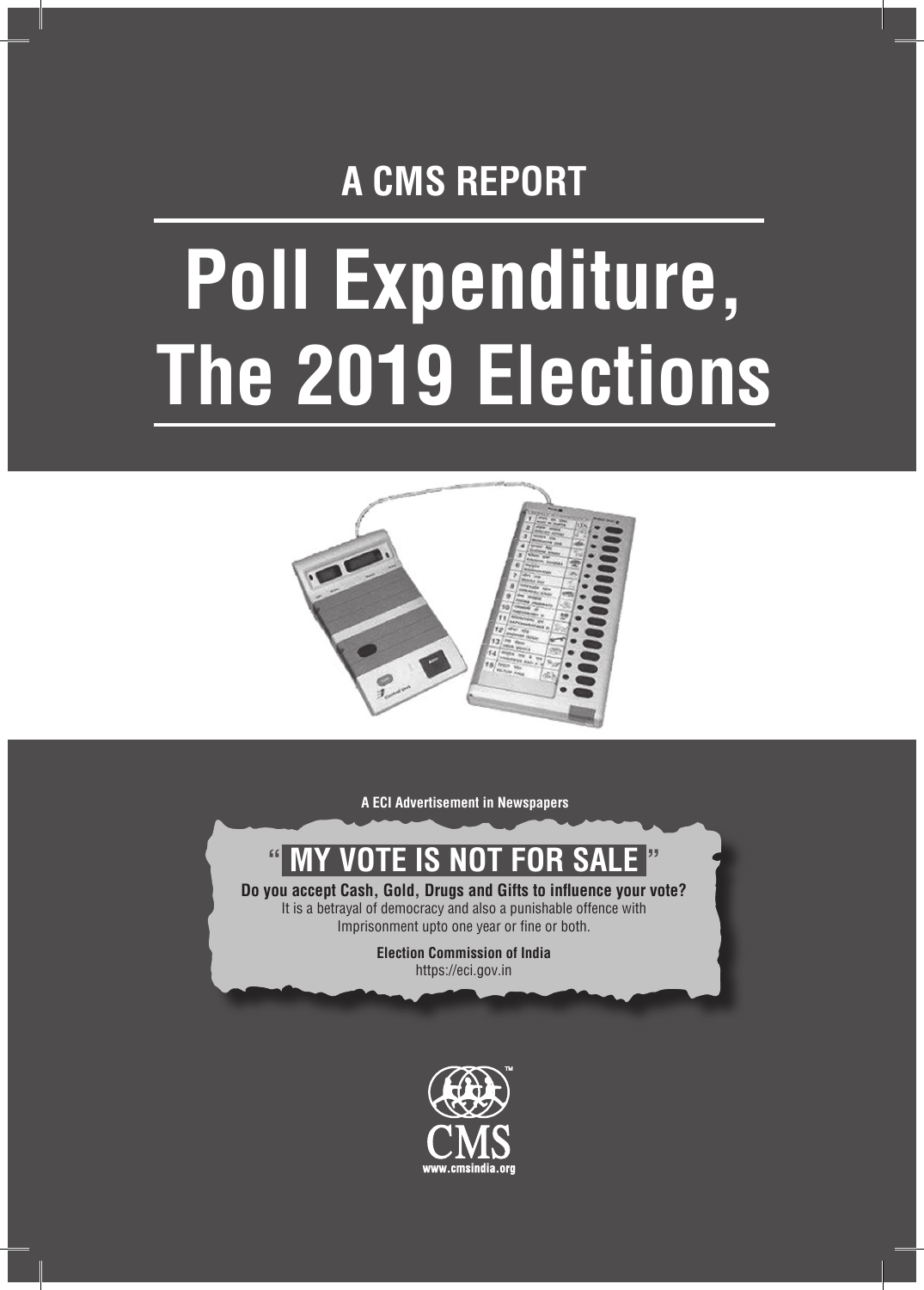Copyright © CMS, 2019

Published by:

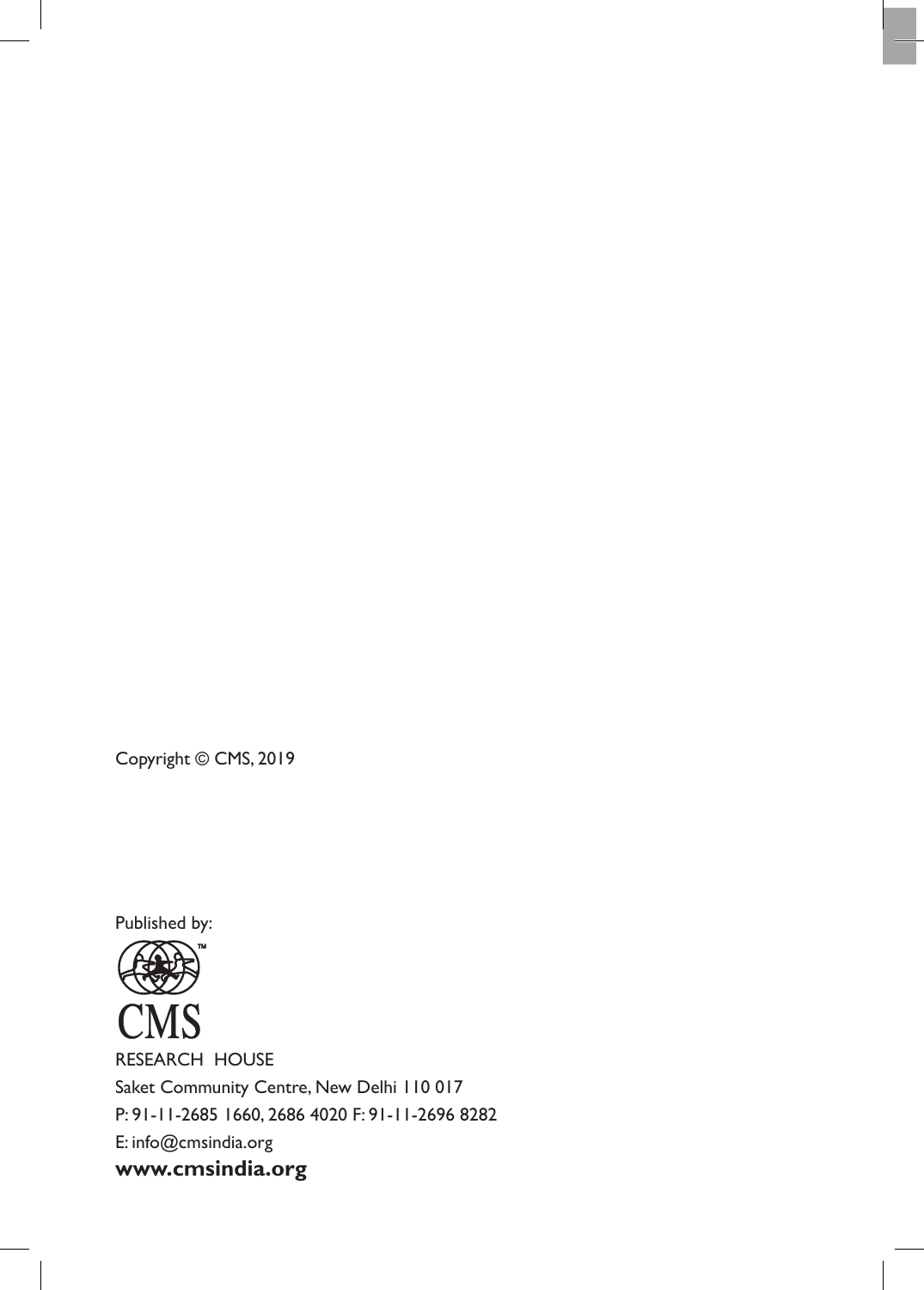**A CMS REPORT**

## **Poll Expenditure, The 2019 Elections**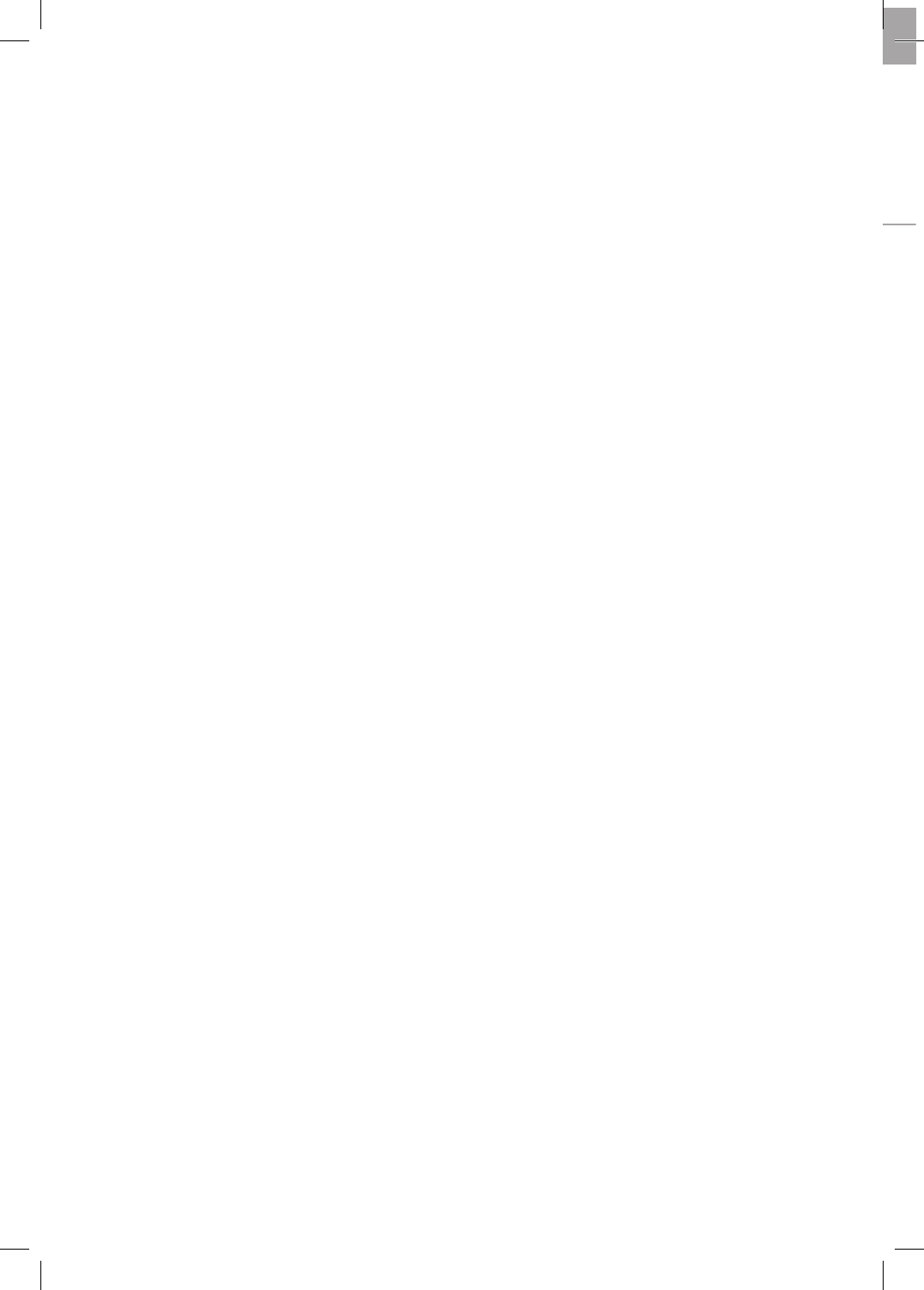## **Content**

### **Foreword by**

Dr S Y Quraishi

#### **Preface**

 $\overline{\phantom{a}}$ 

Dr P N Vasanti

| <b>An Overview</b>               |    |
|----------------------------------|----|
| <b>Dilemma in Estimation</b>     |    |
| <b>Methodology</b>               | 5  |
| <b>Estimates and Assumptions</b> | 6  |
| <b>Some Suggestions</b>          | 14 |
| <b>References</b>                |    |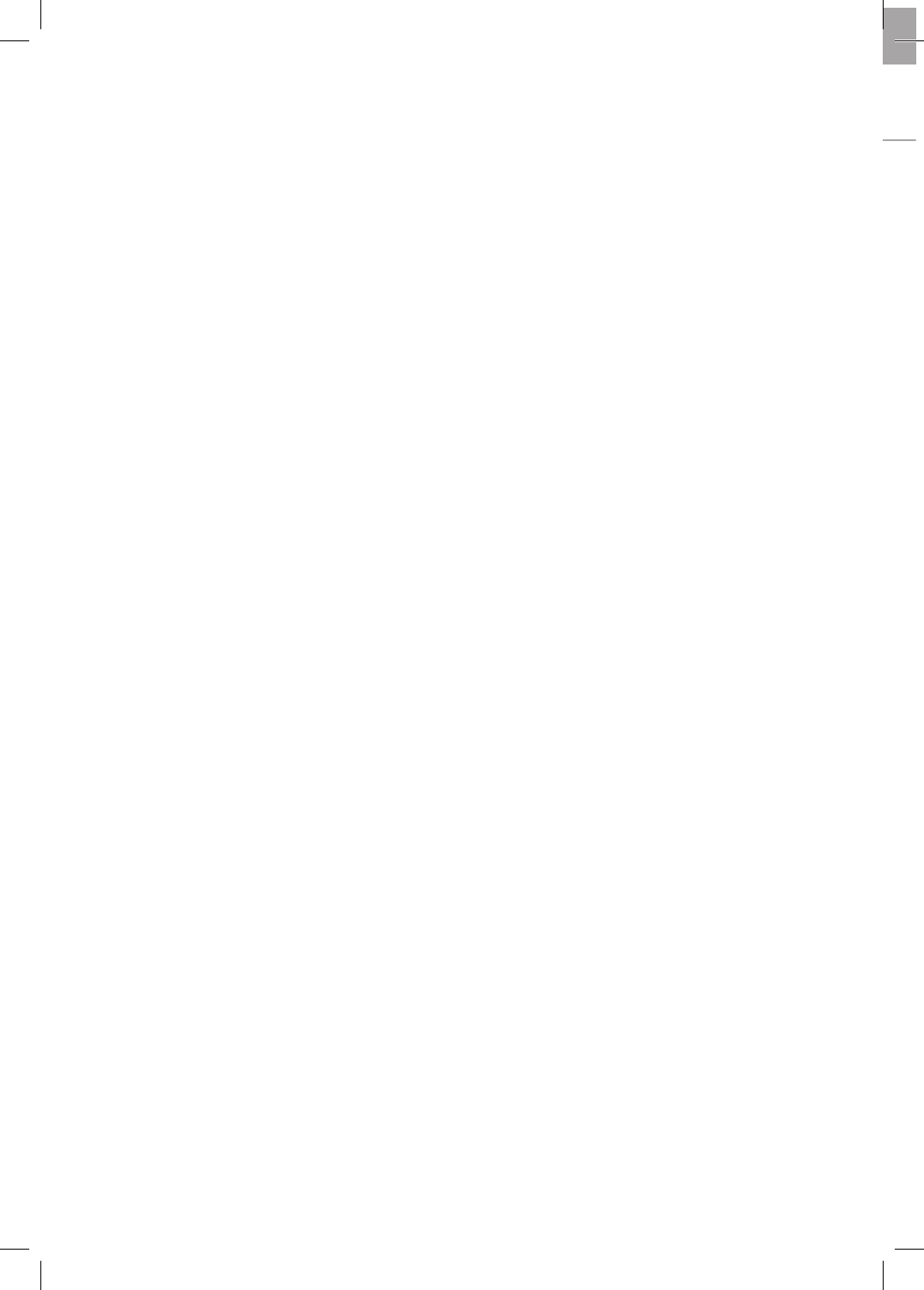### **Foreword**



The pathbreaking research being conducted by CMS reveals the linkages between election expenditure and the exorbitant levels of corruption that citizens have to bear with in the next five years while availing basic public services. This report, together with the ADR analysis, signals threats to representative form of government. If nearly half of our legislators have criminal cases and more than

two-thirds are crorepathis, it is hardly surprising that poll expenditure continues to multiply with every election, as this report also concludes.

Can we sustain our fundamentals without addressing the critical issue of poll expenditure? Initiatives taken by Election Commission of India to curb poll expenditure are hardly sufficient. As a result, Rs. 3377 crore have been seized in this election, three times the amount seized in all of 2014 elections.

The mind-boggling seizures may lead to two conclusions (1) The abuse of money has increased manifold, or (2) the vigilance of the commission has increased the seizures. While the commission may be more vigilant and the amount of seizures may have gone up as a result, the overarching role of money power is in full display in the arena of voter manipulation, with liquor and drugs playing havoc.

Even though the horrors of money are obvious, why will they legislate in their own self interest till sufficient advocacy on the ground pushes for it? We cannot expect to see the next election any better than 2019 in terms of freeness, fairness and transparency, if the rising tide of criminalisation of politics and overarching influence of money in politics isn't stemmed.

I am glad that CMS is pursuing this issue as an independent professional research body and giving it the centre stage it deserves along with other pressing issues related to the environment, governance and development. The ripple effect of black money and increasing poll expenditure are the consequences of political inaction and lethargy. It remains to be seen whether the parliamentarians show political will to heed the call for fulfillment of the nation's dream for a corruptionfree India where the constitutional ideal of a level playing field is realized in the field of elections as well.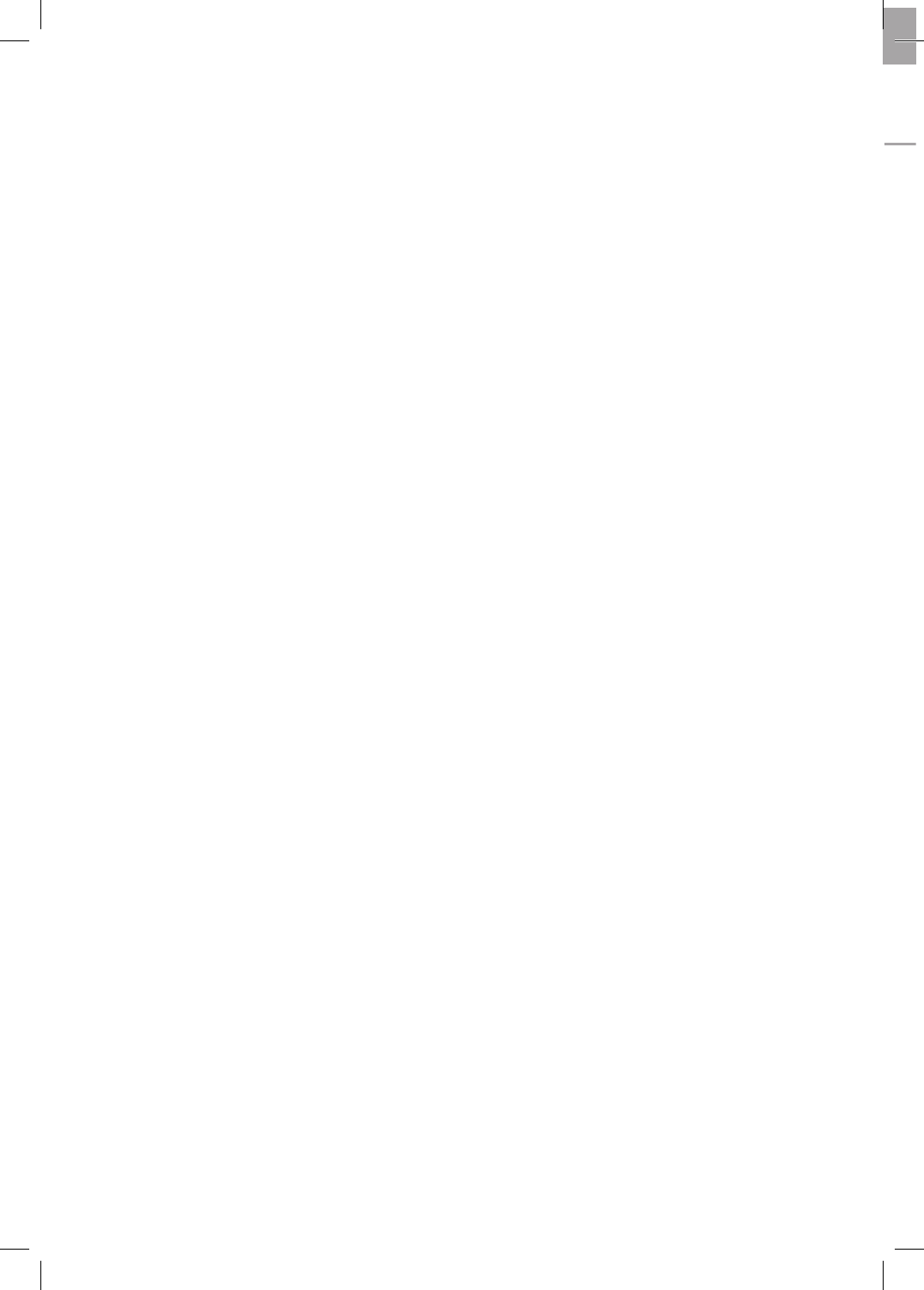## **Preface**



CMS has been studying election campaigns for long and election expenditure more specifically, for nearly two decades. The concern of CMS in bringing out this analysis is to make people at large realise that poll expenditure is increasing every election and that it is not making any difference in terms of representative character of who is contesting and getting elected.

CMS studies over the last 18 years on corruption (India Corruption Studies series, 2000-18) involving citizen in availing public services, have convincingly indicated that election time expenditure is "mother of all corruption" in the country. And yet we do not seem to realise the linkage between increasing election expenditure, prevalence of corruption in the country and good governance.

Dr N Bhaskara Rao's recent book, "Sustainable Good Governance, Development and Democracy" (SAGE, 2019), discusses "cost of democracy". It also debunkes recent attempts of some global studies to put India in the category of "flawed democracy". Without addressing this phenomena of election expenditure and the kind of polarisation poll campaigns are causing, even after 17 general (Parliamentary) elections and 70 years of Republic, how can we expect to level up?

The estimates in this report are based in the "front end" costs and expenses traceable. It is only tip of the iceberg. Imagine how deep and wide is this iceberg beneath, and how it can damage our democracy. For a turning point in our democracy, we need to seriously deliberate this poll expenditure phenomena. We hope this monograph will help expedite that process, before the country is confronted with the next round of elections.

In solidarity,

May 21, 2019 **P N Vasanti, PhD** *Director General, CMS* **www.cmsindia.org**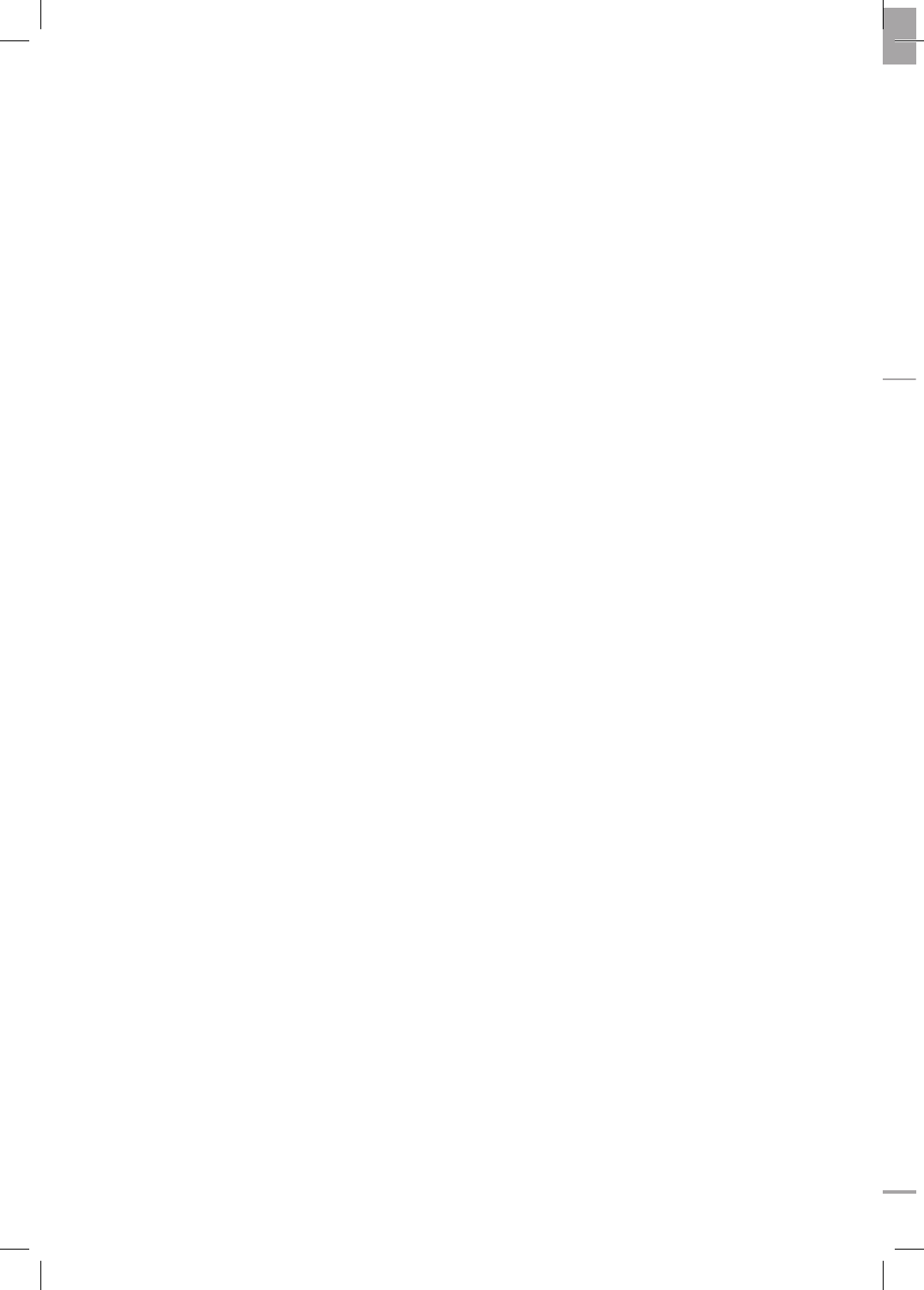## **An Overview**

The 2019 general (Parliamentary) election in India emerges to be the most expensive election ever, anywhere. Even more, this election to Lok Sabha (lower house of Parliament) will go down as a bitterly fought vicious campaign.

The poll process was stretched over almost 75 days, with polling held in seven phases. In fact, an intense poll campaign started a few weeks before the formal notification. Never before the candidates, leaders and parties, and even the news media, were so much in violation of "model code" of the Election Commission of India (ECI). They all fought the election as if it had to be fought "at any cost". During the campaign, the campaigners and the news media often referred about the money being spent or distributed to lure voters. Throughout the campaign period, news channels showed vividly and repeatedly of confiscation of cash, gold, silver, liquor, etc. in transit. The value of these was more than twice of what was confiscated during the 2014 poll. The first of a series of advertisements in daily newspapers that ECI had run with a banner was "my vote is not for sale" and "any such sale is betrayal of democracy and also a punishable offence with imprisonment". That advertisement was however not followed up with any actions to demonstrate the claim of ECI.

In 2019, the number of voters increased to 902 million and the number of polling booths to over a million. However, overall voter turnout has only increased marginally. The number of SC and ST seats remain the same. The number of seats contested by women was also almost same, except in West Bengal and Odisha where the party in power took initiative of selecting more women candidates. The number of candidates per seat on an average remained around 15. A number of them were dummy or for bargain or in to register protest. Also, in 2019 the number of millionaire candidates continued to be prominent, as was the case of those with criminal background. Their names and number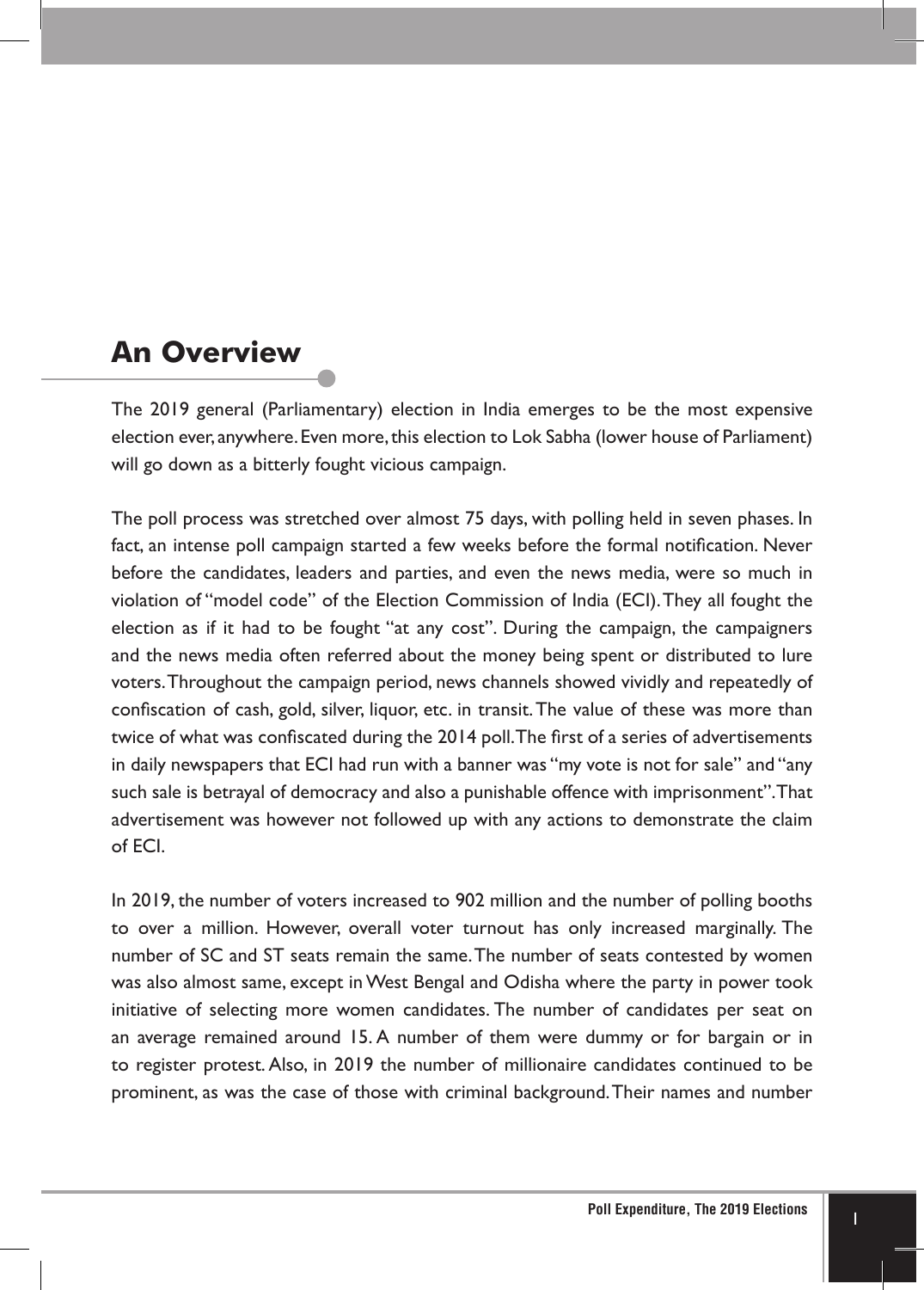was reported prominently in the news media. Compared to earlier CMS field studies, a high percentage of voters had acknowledged or confirmed themselves receiving cash for their vote directly and about many other voters receiving the same. For the first time it is confirmed that "bank transfer" of money on the eve of poll has become a new route to lure voters in the name of one or more schemes.

Between the polls held in 2014 and 2019, elections to state assemblies were held at least twice. In 2018 six Assemblies went to polls, including Karnataka, Telangana, Madhya Pradesh, Rajasthan and Chhattisgarh. The poll expenditure in these states signalled that the upcoming Lok Sabha poll in 2019 is going to be vigorous, vicious and a money guzzler. Leaders of opposing parties accused each other of money they were receiving or spending in the elections. For example, TDP was alleged to have spent Rs. 10,000 crores. YSR party was alleged to have received Rs. 1000 crore from TRS party and Rs. 500 crores from BJP. Instances were more of key party functionaries referring to the amount spent by own party, how much voters were paid and how much all parties together had spent. All this was in news media for public consumption.

The other development which contributed for increased poll expenditure in 2019 include the Government initiated changes. These include introduction of electoral bonds to facilitate contribution of corporates for poll funding in anonymity, removal of ceiling on corporate contribution (up to 7.5 percent of three-year average profits), allowing contribution of foreign corporate in India for campaigns, etc.

The Supreme Court in September 2018 ordered that candidates in 2019 should publicly declare their criminal background, if any, by advertising in newspapers and channels "in bold letters" and thrice after filing nomination. The expense of those advertisements have to be within the allowed ceiling (that only a few candidates complied so far despite the Supreme Court reminding the ECI, is another issue).

Income tax raids after ECI notification on houses of associates and the ones connected with some political leaders, candidates and extensive media coverage of the same on the kind of money involved, had further stimulated a psyche of poll time expectation of lures by voters. Checking aircrafts of key players, including the PM and CMs presumably for cash (as widely reported) while on campaign, had further added to the psyche syndrome.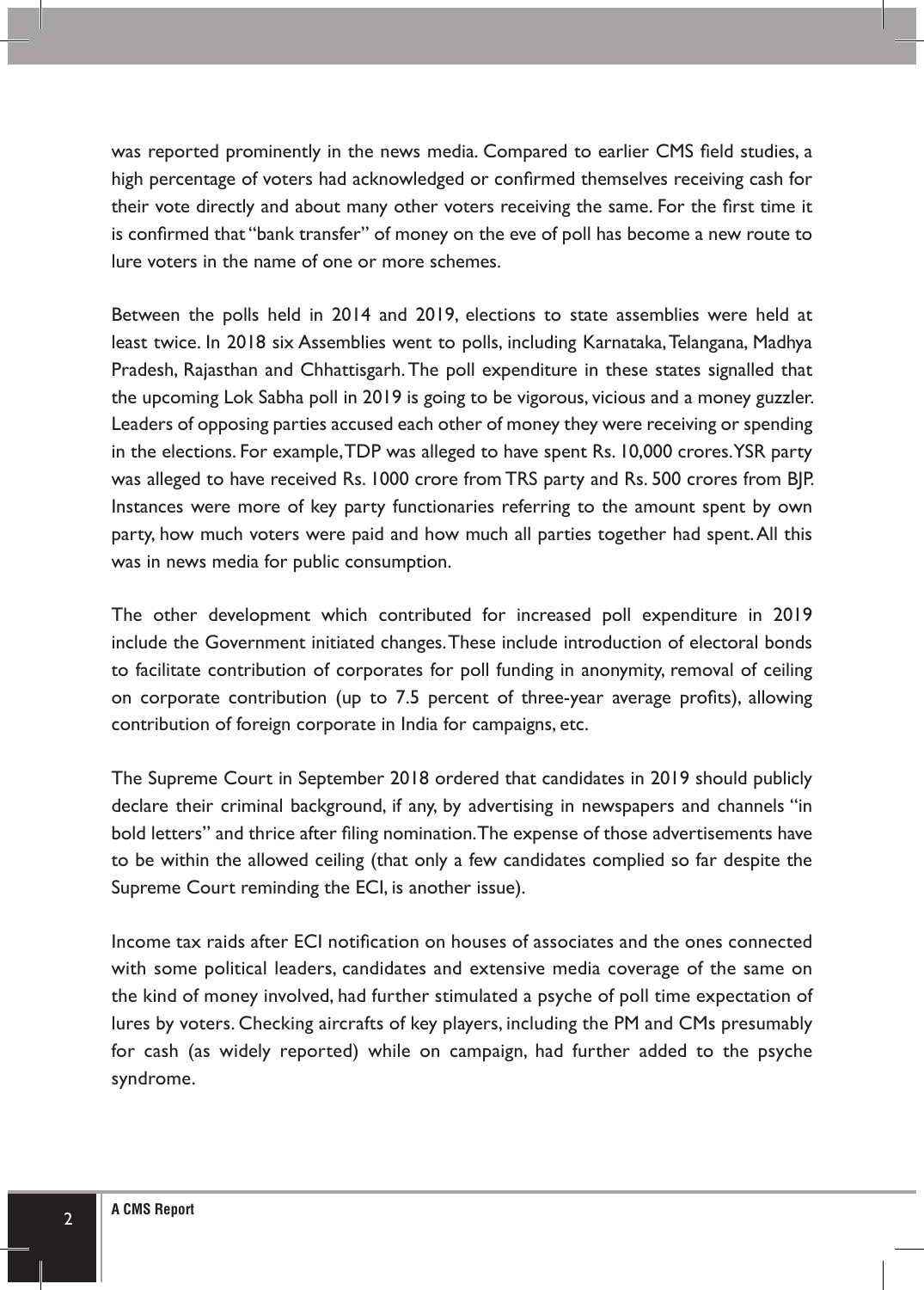ECI has continued to take initiatives every election time. These initiatives include 1) a ceiling on candidate's expenditure after notification and file a statement to ECI within 75 days, irrespective of won or lost, 2) all expenditure should be by bank and by a specific account, 3) candidates are directed to account every expense and indicated weekly, in fact the range of costs for different heads of campaign expenditure are indicated, 4) for enforcing the same the ECI has elaborate system of surveillance and tracking at district level, local observers and assistant monitors were deployed, locally and even expected to do shadow accounting. How is all this information is being used and what action taken for violations and excesses was not clear even for the earlier elections. In 2019 it further strengthened its apparatus, including by appointing more expenditure observers from income tax and revenue departments. It confiscated twice more cash, gold, liquor, than in 2014. But there is no evidence that those initiatives made much difference on the expenditure on poll campaigns. Overall, as per seizure report by ECI on May 19, 2019, nearly Rs. 1300 crore worth drugs/narcotics were confiscated in addition to cash (Rs 839 crore), liquor (worth Rs 294 crore), gold/silver (valued around Rs 986 crore) and other freebies/items worth Rs 58 crores; in total cash/items over Rs. 3500 crores were siezed. After a huge cash seizures in Tamil Nadu ECI had canceled 2016 elections in two assembly constitutencies and in one assembly in 2017. Again now in 2019, one Lok Sabha seat has been cancelled. Neither seems to have made any difference on the amount of cash distributed in Tamil Nadu elections.

For a different reason also the 2019 Lok Sabha poll was a watershed election. This was how major source of poll funding is now corporate and in the name of transparency, anonymity is promoted in that process. "Crowd funding" where citizen and community contributes for campaigns is no longer a sought after source. Is this good for vibrancy of democracy or not, one could wonder? Can we save India from being put in "flawed democracy" category of countries, without addressing ever increasing poll expenditure and the implications?

As a former senior bureaucrat wrote recently in *The Hindu* (April 16, 2019) "electoral malpractice has appeared in new forms. Voter bribery and manipulation through the media has been the technique of unethical influencing voters in place of voter intimation and booth capturing. Booth capturing is an identifiable event taking place at a particular time and place. But the new technique is difficult to trace to specific parties and candidates". It is against this background, the relevance of self-initiated efforts like this exercise by CMS becomes important.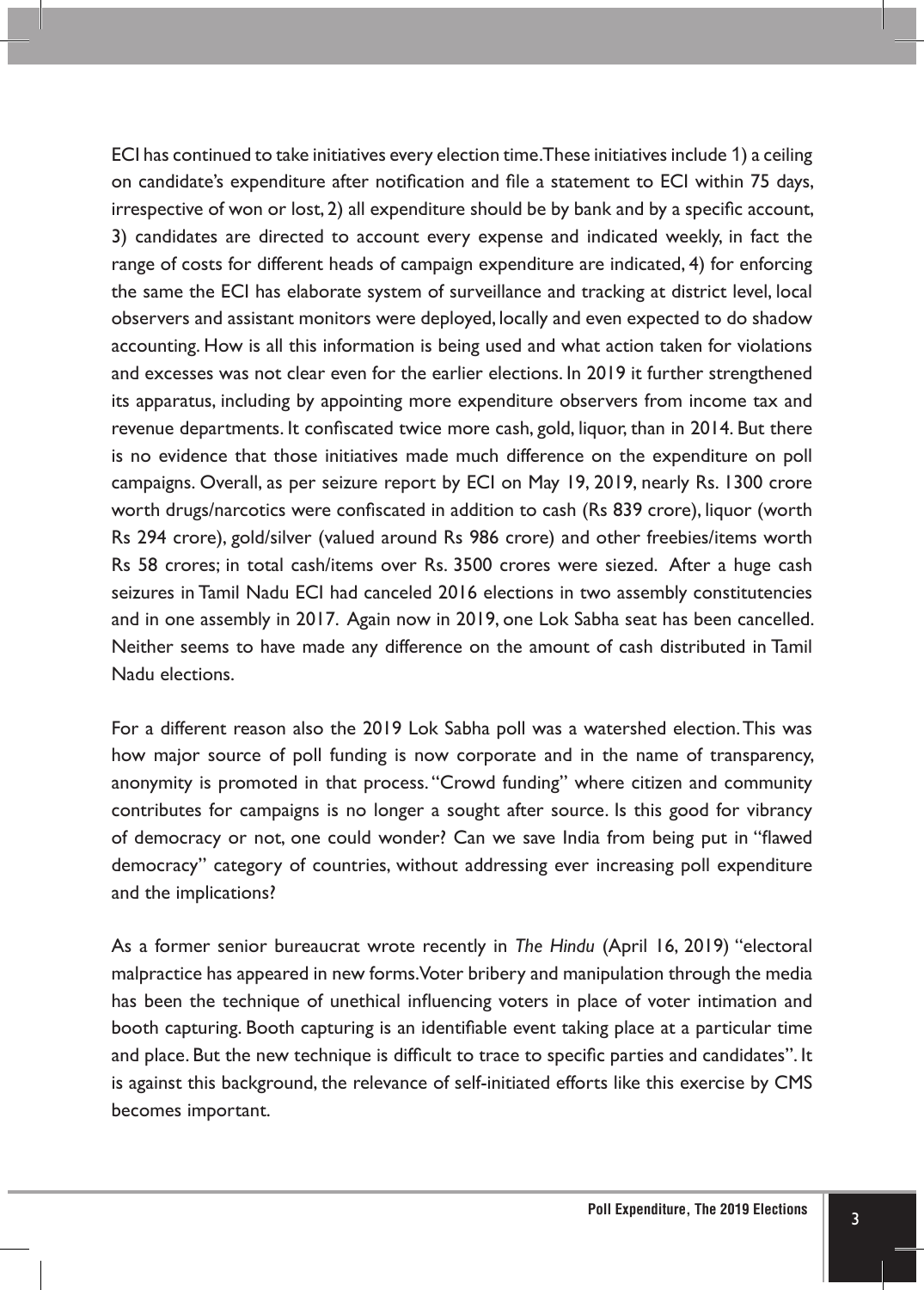## **Dilemma in Estimation**

The 2019 poll poses special questions in this exercise to estimate the expenditure. CMS estimates of election expenditure in the earlier election included primarily campaign activities undertaken after the ECI notification of poll schedule. But this poll had witnessed considerable hectic campaigning a couple of weeks before the ECI notification on March 10, 2019. That expenditure although deserve to be included, has not been. This includes expenditure on advertising in media in the specific context of elections. And the initiatives and activities of the Government to remind in the context or eve of poll, and directly aimed at key voter segments, like women self-help groups, farmers, elderly pensioners, etc. Although some decisions were taken just on the eve of notification, the benefit accrued while the poll process was formally on. Two such decisions of TDP Government in AP more specifically were glaring. Even at national level, the incumbent party's cash transfers to farmers, fall in the same category. They also had huge poll targeted public meetings and even rallies hours before the poll code came into play. Similarly, issuance of farmers' loan waivers cheques to be included or not, was a matter of consideration.

Also, biopics of contesting leaders and their trailers timed for the occasion continued. Glaring were initatives of some channels on dedicated party poll propaganda. How can an estimate of poll expenditure not include these costs? Of course, there were some channels both at the Centre and in some States who continued even after the ECI notification as dedicated propaganda entities. Then there were solo hour-long interviews on different national channels in between the poll phases of special poll relevance. The dilemma was whether these costs were to be included? Also, media coverage, which could come under "paid news" category, was not considered in this indicative estimate.

The 2019 poll eve witnessed quick migration of leaders and aspirants from one party to the other, but on inducement involving money in quid pro arrangement immediate or post poll. These are not included even where the extent of money involved was known.

Betting on who wins or loses (at constituency and national level and who gets what the number of seats) now involves huge amounts running into hundreds of crores. This happens at the beginning, during the campaign period and even after the polling. This is not included as this money is not for voters. But sometimes this is also deliberately conducted to influence voting trend for a bandwagon effect.

The estimate given here are indicative for the front-end expenditure after the ECI notification. The "other expenditure" comprise the one before the notification, ones not cover under the code, and to do with the in shifts or migration of leaders between parties and for getting nominations. This cannot be quantified and is also much beyond the realm of poll campaign.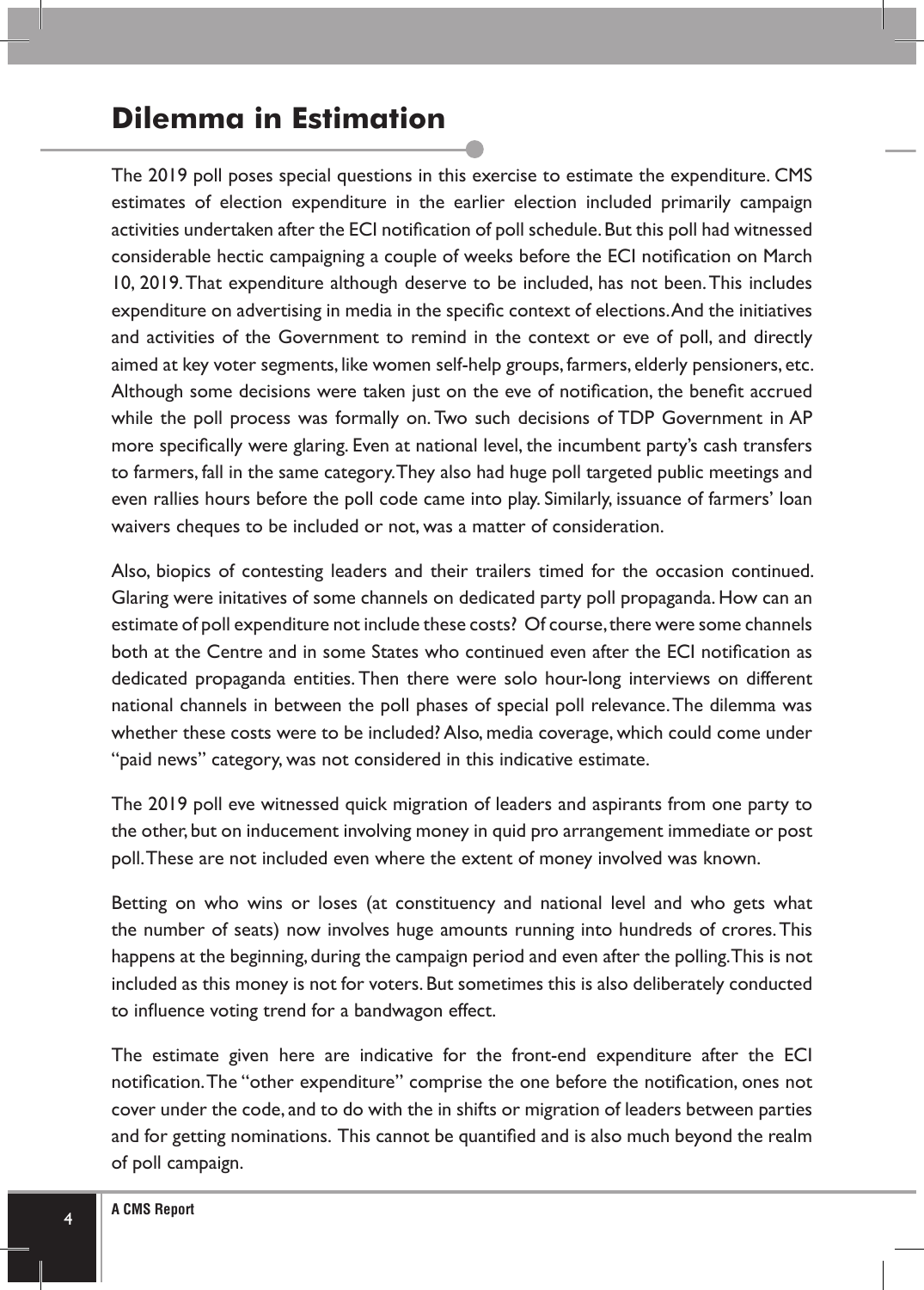## **Methodology**

The methodology for estimation of expenditure involved in the 2019 election included analysis of past and present trends at various levels. The key six sources for the estimation include,

- 1) campaign activities by parties and candidates
- 2) voters' observation in select constituencies
- 3) qualitative discussion with independent observers and party functionaries
- 4) analysis of profile of candidates, constituencies, as well as development profile of constituency
- 5) news media coverage of contests, campaign, and reference to expenditure related activities
- 6) Secondary data on demographic divides, including caste, and previous CMS poll studies and the benchmarks from the baseline survey of 2007 and 2008.

Over the years CMS have evolved a **PEE approach** (Perceptions, Experiences and Estimation) of enquiry, to reasonably arrive at what goes in or involved in different activities at different points of campaign and category of pockets or different constituencies. It was this approach, known as PEE model, which helped to come up with more reliable estimates on corruption involving citizen in availing basic public services (CMS India Corruption Reports, 2000-18), please see Annexure-1.

#### **Direct Bank Transfers during Elections**

In the wake of reports that the Government had transferred certain amount to farmers (both by Union Government & State Government in some states) and women (in AP), all voter respondents were enquired on this. One fourth of voter respondents had acknowledged that Government did transferred money to someone or other in their community and they were also informed of such a transfer. Near about one sixth of voters acknowledged that their own bank account was credited with money in the previous one month.

Both Union Government and State Government in (AP) names were mentioned as the one who had transferred money to their account. (DWACRA, Rythu Bandhu Scheme, agriculture, flood relief, Samaj Kalayan depts. were specifically mentioned by some voters). Flood relief and toilet construction were also mentioned for the transfer that took place just on the eve of the poll notification or and after the notification by ECI. (the EC had cleared/allowed this transfer). Nearly ten percent however did not know who or which department had transferred money into their account.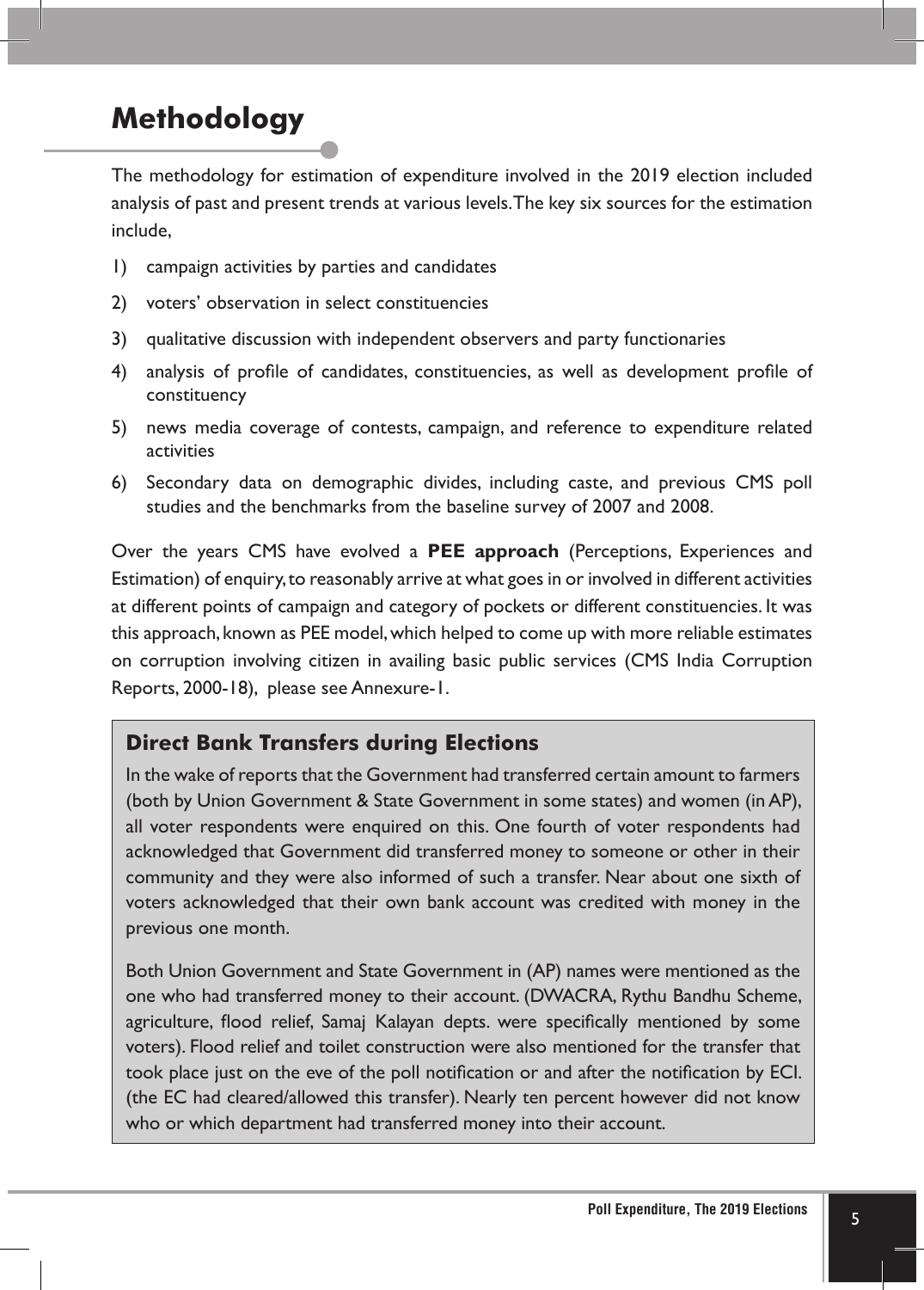## **Estimates and Assumptions**

Based on primary and secondary inputs, these assumptions were made about what percent of voters were distributed and how much was distributed per voter.

- 1. Fifteen to forty percent voters were distributed in a sizeable number of segments/ sub-segments of constituencies
- 2. Amount distributed depends on the keenness of contests, profile of candidates and the region. Even with in a constituency, there were different levels. The range distributed per voter included:
	- a Rs.100-500
	- b Rs.500-1000
	- c Rs.1000+
- 3. Inducements/incentives to rope in "middlemen/leaders" was significant in 100-120 Lok Sabha Constituencies.
- 4. Although the number of candidates per seat were more than three in most, expenditure of only two candidates in most seats was included. For the other only a nominal expense for nomination and campaign was considered.

During the 2019 poll process (just before notification and after), some local (caste/ community) leaders or political middlemen were lured for wooing voters locally at booth level. Where voters were not paid directly, these middle personalities were incentivised and entrusted with that responsibility. This practice is not new, but the extent it happened in 2019 was significant and has become part of the overall strategy of most parties. Not all were paid in cash. Some were offered promises, including positions or patronage.

Ten to twelve percent of voters acknowledged receiving cash "directly". But two-third had acknowledged that voters around them also received cash for their vote. Voters were lured with differed offers for their vote. Benefits were offered as promises for voting and if party comes to power. These lures include, pension, school education, annual benefit, house construction, job guarantee, etc. About 10 percent acknowledged that the candidate of the party in power had promised job, if voted again to power.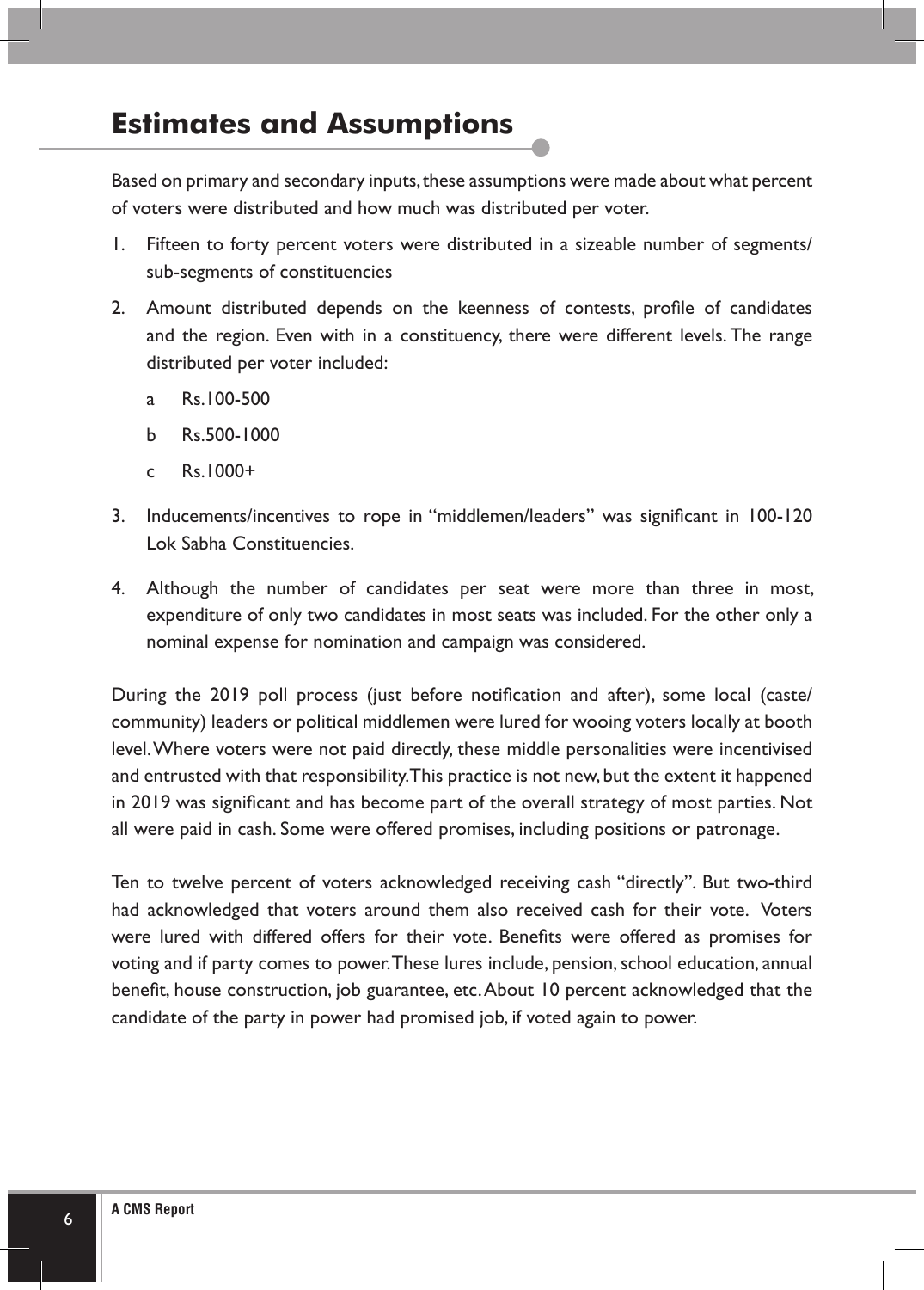#### **Is Corruption a Poll Issue?**

Two thirds of voters have acknowledged that corruption was referred to leaders in their campaign speeches. But more than one third is not sure that new Government would do something about corruption.

Although a little over ten percent voters consider corruption as country's problem, not even half of them consider it as an election issue.

Around 40 percent voters acknowledged receiving poll related massages on their mobile phone just before the polling day. Social media and IVRS were also a major head of expenditure.

But for certain restrains and scrutiny of ECI, more intervention of social media outlets would have been there. Parties have decentralised in their respective efforts to localise social

media use and costs too. A series of sophisticated reinforcing motivating films were used on television channels and social media. Other costs included several war room initiatives, including strategy out sourcing, monitoring of booth level voter profiles and analytics.

A new major item of expenditure in this poll was "middle man/leader". This expenditure has now become a "normal", but distinct trend. The money involved for this was mostly at the initiative of candidates themselves. This person inducted could be a functionary of another party.

| S.No         |                    | <b>Percent</b> | <b>Amount Estimate</b><br>(Rs in Crores) |
|--------------|--------------------|----------------|------------------------------------------|
| ۱.           | Voter directly     | $20 - 25$      | $12 - 15000$                             |
| 2.           | Campaign/Publicity | $30 - 35$      | 20-25000                                 |
| 3.           | Logistics          | $8 - 10$       | 5-6000                                   |
| 4.           | Formal/ECI         | $15-20$        | $10 - 12000$                             |
| 5.           | Miscellaneous      | $5 - 10$       | 3-6000                                   |
| <b>Total</b> |                    |                | 55000-60000                              |

#### **Poll Expenditure 2019 – An Estimate**

*Source: CMS Analysis & Estimation*

**On an average, nearly Rs 100 crores per Lok Sabha constituency, has been spend. Overall, it is estimated about Rs 700 per vote was spent in 2019 Elections.**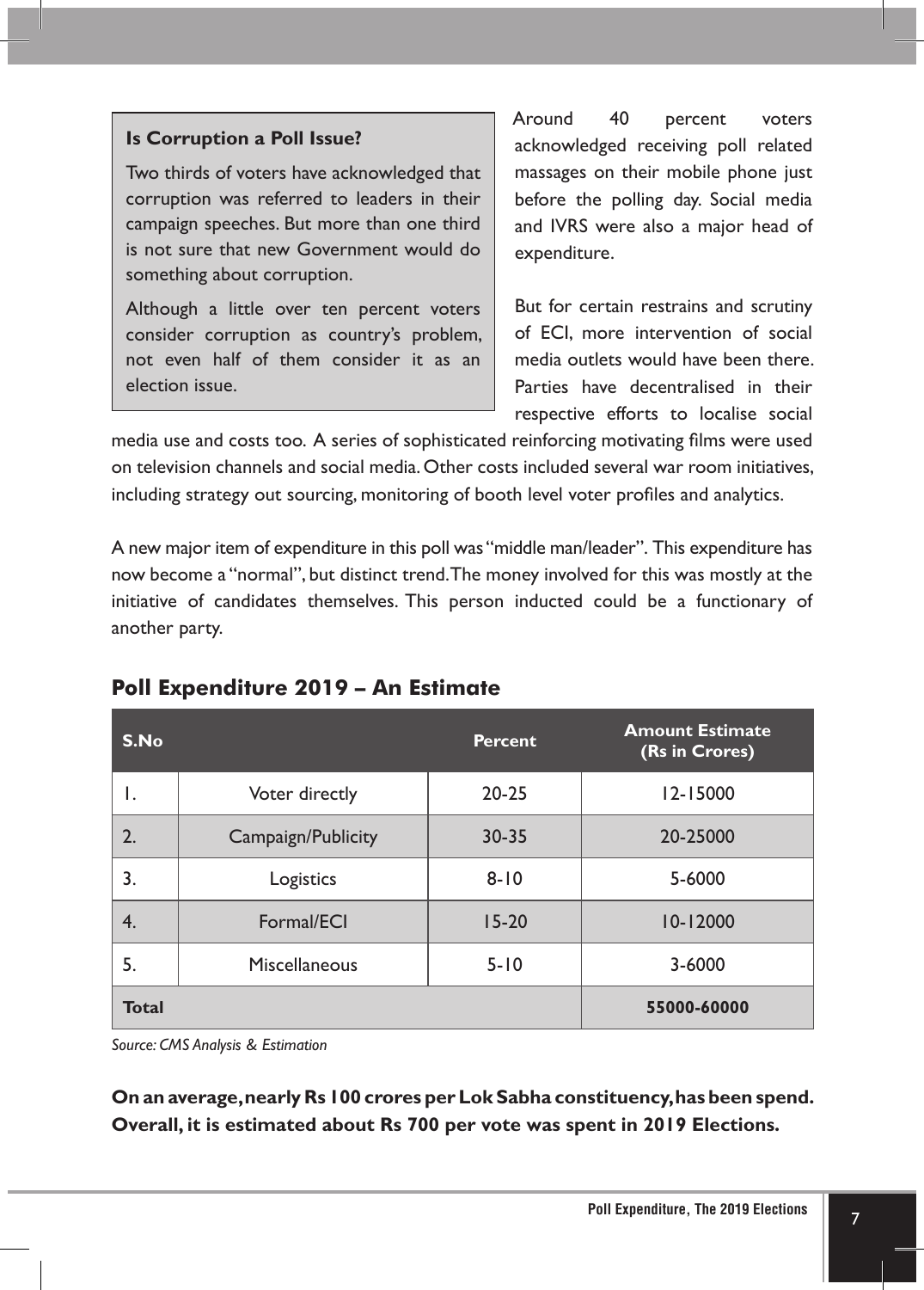| Spent by:                                                   | <b>Percent</b> | <b>INR Amount in Crores</b> |
|-------------------------------------------------------------|----------------|-----------------------------|
| Candidates                                                  | 40%            | 24,000                      |
| <b>Political Party</b>                                      | 35%            | 20,000                      |
| <b>ECI/Government</b>                                       | 15%            | 10,000                      |
| Media/Sponsors                                              | 5%             | 3,000                       |
| Others/ Industry<br>(not contribution to political parties) | 5%             | 3000                        |
| Total                                                       |                | 60,000                      |

#### **Heads in Estimated Expenditure**

*Source: CMS Analysis & Estimation* 

As the number of candidates who are millionaire and with business interest has been on increase in the recent elections, a higher percent of expenditure is being borne by candidates themselves. There are many cases of candidates contributing to the party or/ and meeting some campaign costs of some other candidates as well.

Some candidates are funded by the party. The number of candidates who are funded even partly in major parties, are on decline. But, the party in power tend to support a much higher percent of candidates directly. More than one-third of all poll expenditure could be described as 'unaccounted for'. That is, more than half of what the candidates and parties spend in all.

National parties pass on money to state units, specifically for election expense. Some of the advertising, social media, print costs are met by the central office of the party. Social media costs are now decentralised. Party also meets costs of major public meetings, including for aircrafts. In earlier years, Congress party, when in power, even supplied Jeeps to state units and also to some candidates (at nominal cost).

Interestingly, no one in the government, or among party functionaries, or candidates or their associates will disclose even indicatively in a formal enquiry of what was being spent. But there will be one or two leaders or workers who bursts before the news media with some figures or other. During this 2019 campaign, more than a couple of leaders in more than a couple of states accused the other candidate or the party, on how much they were spending or had spent on per vote basis.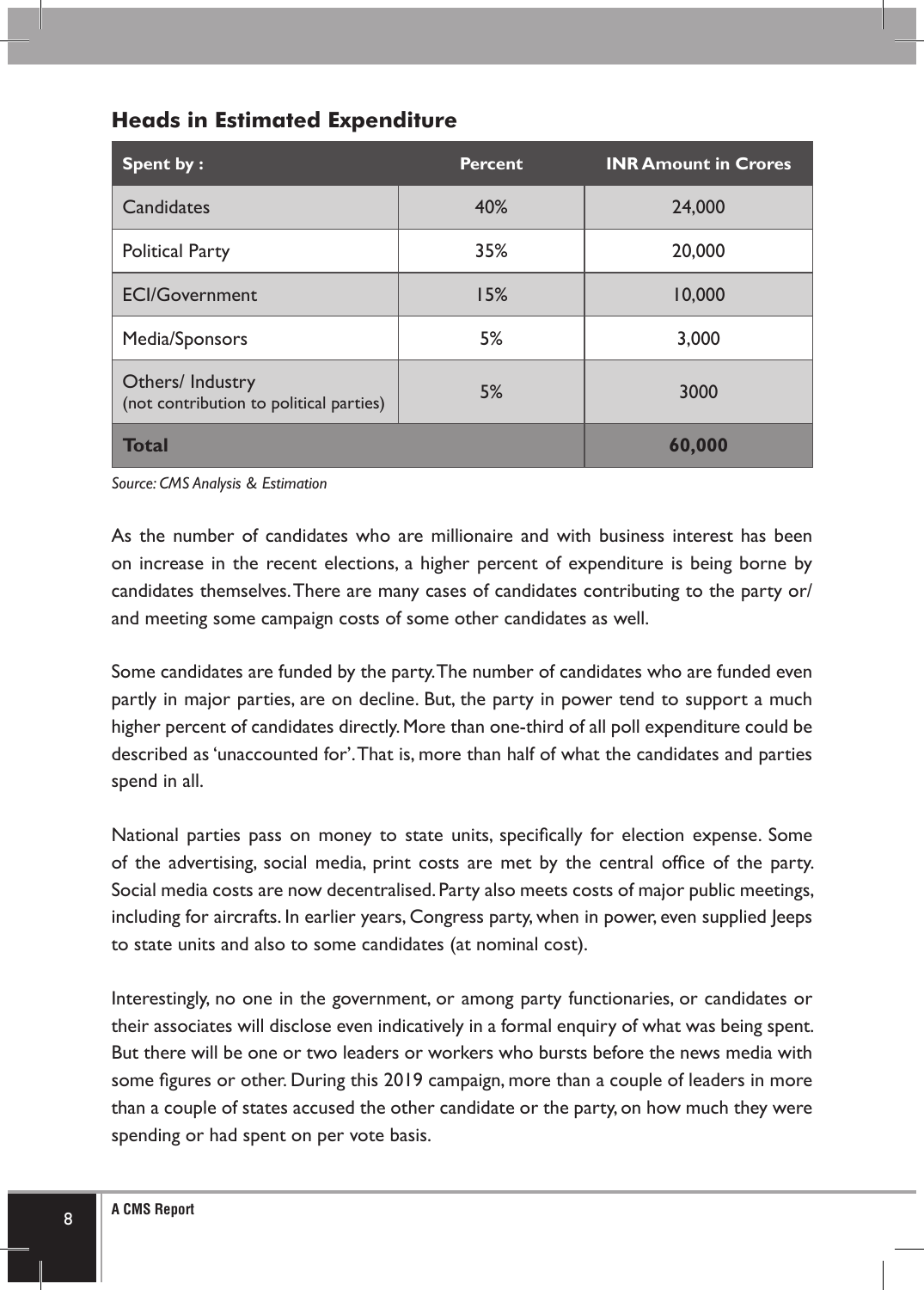| <b>Trend</b><br>Year                                             | <b>Total Estimated</b><br><b>Expenditure</b><br>(in Crore INR) | % of ECI Spend  | Congress+<br>(in %) | BJP+<br>(in %) |
|------------------------------------------------------------------|----------------------------------------------------------------|-----------------|---------------------|----------------|
| 1998                                                             | 9.000                                                          | 13              | 30                  | 20             |
| 1999                                                             | 10,000                                                         | $\overline{10}$ | $31 - 40$           | 25             |
| 2004                                                             | 14.000                                                         | 10              | $35 - 45$           | 30             |
| 2009                                                             | 20,000                                                         | $\overline{2}$  | $40 - 45$           | $35 - 40$      |
| 2014                                                             | 30,000                                                         | 12              | $30 - 32$           | $40 - 45$      |
| $2019*$                                                          | $55,000+$                                                      | 15              | $15 - 20$           | $45 - 55$      |
| *estimate include expenditure on Assembly elections held in 2010 |                                                                |                 |                     |                |

#### **Estimates of Expenditure: 1998 - 2019**

\**estimate include expenditure on Assembly elections held in 2019*

*Source: CMS Analysis & Estimation*

In 20 years, involving six elections to Lok Sabha between 1998 and 2019, the election expenditure had gone up by around six times from Rs. 9,000 crores to around Rs. 55,000 crores. It is interesting to see how the ruling party gears up to spend much more than other parties in Lok Sabha poll. The BJP spent about 20% in 1998 against about 45% in 2019 out of total poll expenditure estimate of Rs. 9,000 crores to Rs. 55,000 crores. In 2009, Congress party's share was 40 percent of total expenditure in 2009, against 15 to 20 percent in 2019.

#### **Source of Poll Funds**

Generally, funds to poll campaign flow from different industry sources in different ways. These include mostly:

- Real estate
- Mining
- Corporates/Industry/trade
- Contractors (particularly civil) infrastructure, government projects
- Chit fund financial services
- Transporters, transport contractors
- Unorganised sectors/NGOs
- Education enterprisers
- Foreign/NRI
- Others (film, telecom)

Privatisation (outsourcing including) and where "regulations" are bought in or modified, they tend to be contributors to poll campaign.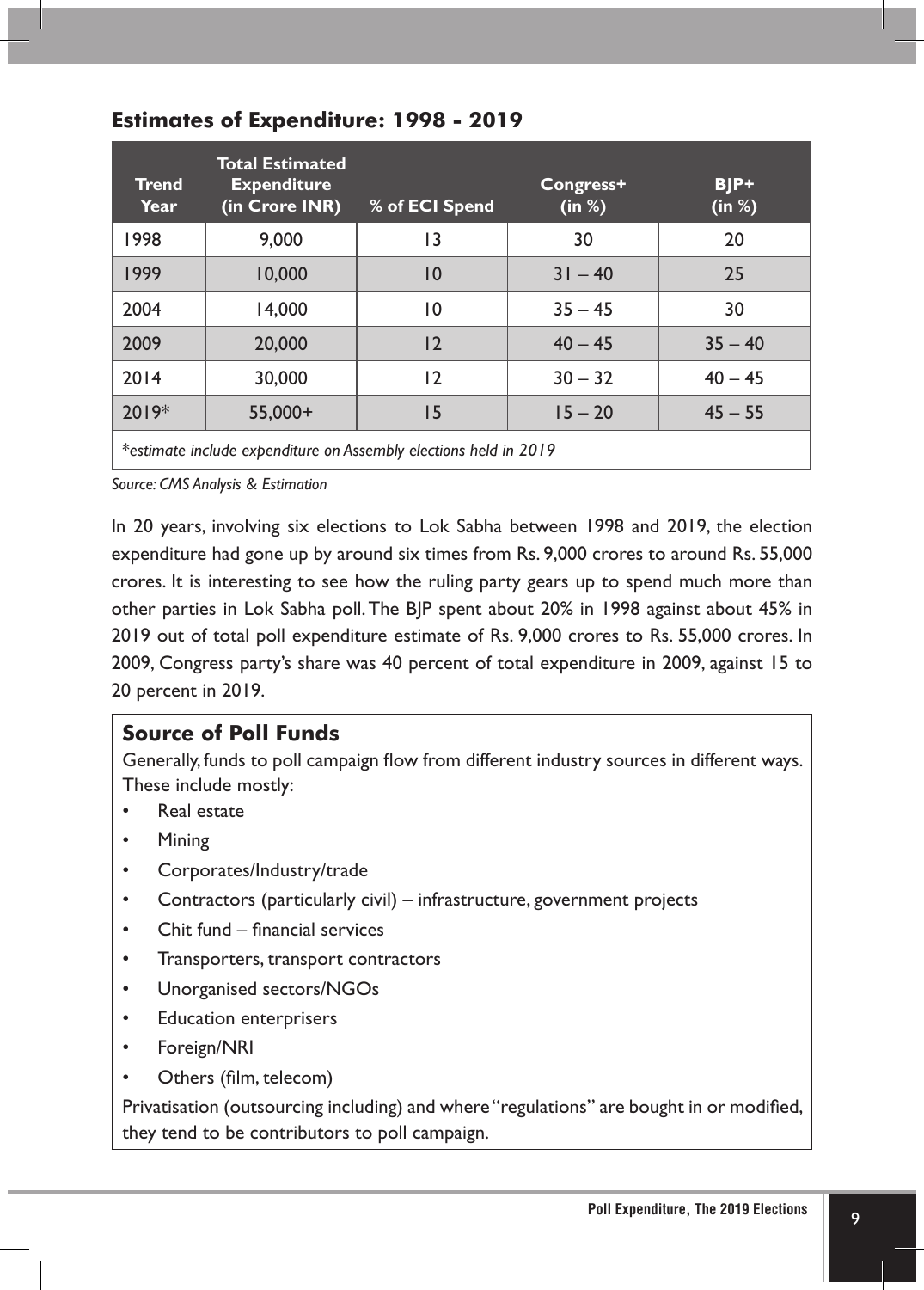#### **The Case of Andhra Pradesh**

In majority districts of Andhra Pradesh voters were paid together for Assembly and Lok Sabha. In AP, four (of 13) districts (two in Godavari, Krishna and Guntur districts) more than half of voters were paid on an average and paid anywhere between Rs 1000-2000 per vote. And in half of Assembly seats (75-85), number of voters (nearly a lakh voter per constituency) were distributed money directly or through middle person. In these seats a quarter of these voters (that is about 20,000- 25,000 voters) were distributed by at least two parties/candidates (TDP and YSR). In a few constituency three candidates distributed.

TV channels and some political leaders openly talked or reported how much was given to voters. And how many voters were given by different parties. A week after the poll, a member of the Parliament told a press conference in the capital of AP that one had to spend Rs 50 crores to win the poll and that Rs 10,000 crore in all was spent in this 2019 poll in AP. (The Hindu, The Hindustan Times, April 21, 2019). He also claimed that Rs 2000 was given per vote. It was also known that "cash carrying vehicles" of Banks were used for shifting of large volumes of cash overnight. (unlikely to be checked).

If the elections for Assembly and Parliament are held separately with some time gap, the poll expenditure would have been more by a quarter than otherwise. That is if both are held separately, the expenditure would have been Rs 14,000 crores. Together about Rs. 7000–9000 crore were distributed during the 2019 poll campaign (for Assembly and Lok Sabha). This does not include what some candidate had paid for getting the nomination of the party.

Overall, over Rs 120 crore in cash and 12 crore worth of liquor was confiscated. Average per vote was Rs 2000 or upwards-higher in this state and in more seats.

It was more a supply – demand model which dictated the extent of money deployed. In this, it is not that voter demands but competition between candidates which dictates how much is distributed. And this amount was not uniform, but depends on which community it was, number of voters and when poll was held. Here the range of voters who were distributed and the extent paid per vote (individually or in group or family wise) varied too widely – for example, in Gudivada Assembly, a voter was given Rs. 2000 at one place and Rs. 7000 at another place. The sitting candidate of a different party paid between Rs. 1000-5000. "Competitor compulsions" was a new phenomenon for hiking the rate in this election.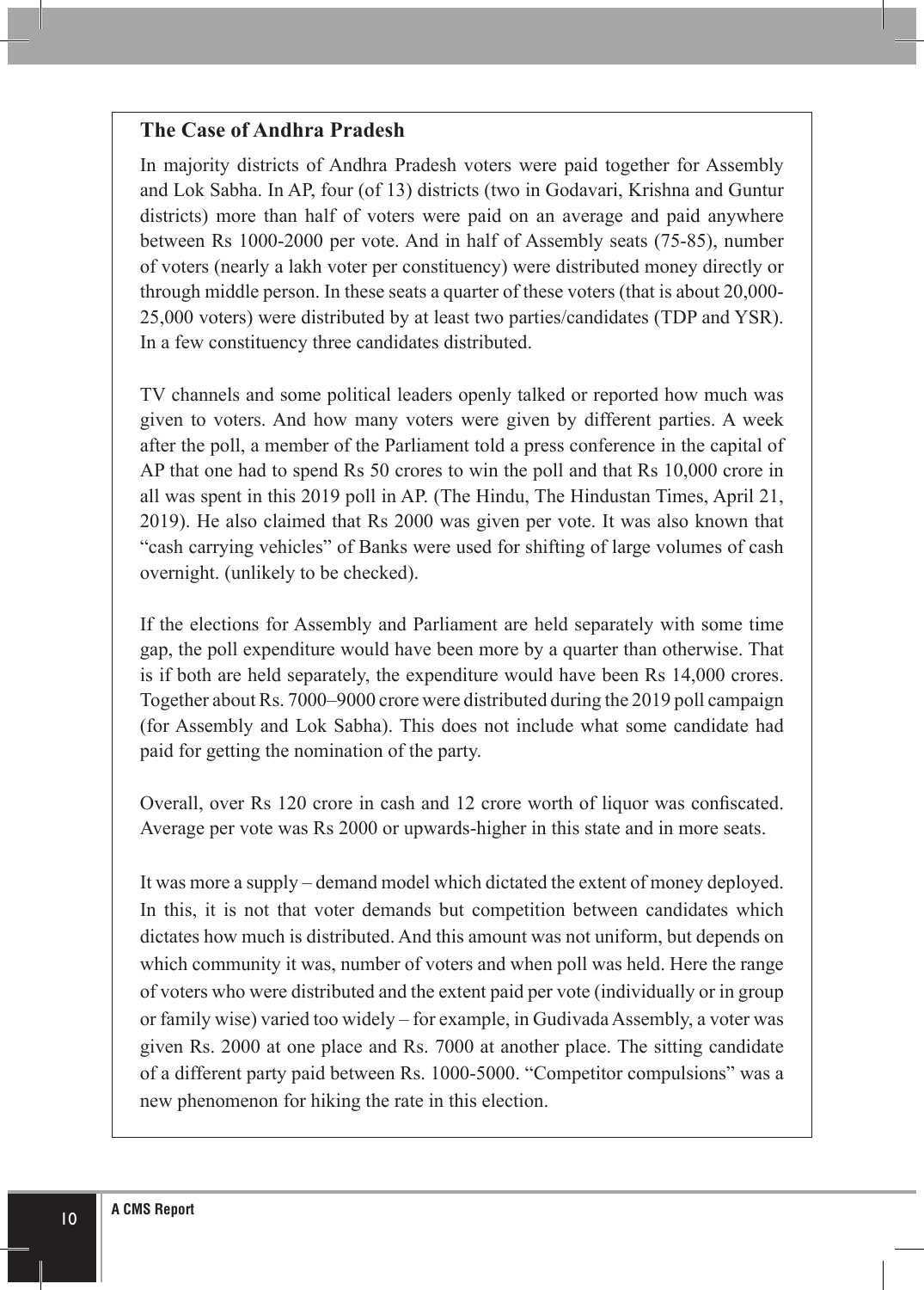| <b>Districts</b> | <b>Assembly seats</b> | % of active<br>voters who were<br>distributed cash | <b>Amount of cash</b><br>distributed per vote |
|------------------|-----------------------|----------------------------------------------------|-----------------------------------------------|
| Srikakulam       | 10                    | 60                                                 | 500-1000                                      |
| Vizianagaram     | 9                     | 40                                                 | 500-1500                                      |
| Vishakhapatnam   | 15                    | 40                                                 | 1000-1500                                     |
| West Godavari    | 19                    | 45                                                 | 1000-2000                                     |
| East Godavari    | 15                    | 60                                                 | 1500-2000                                     |
| Krishna          | 16                    | 60                                                 | 1500-3500                                     |
| Guntur           | 17                    | 60                                                 | 2000-4000                                     |
| Prakasam         | 12                    | 65                                                 | 1000-4000                                     |
| Nellore          | 10                    | 45                                                 | 1500-3000                                     |
| Chittoor         | 14                    | 50                                                 | 1000-2000                                     |
| Kurnool          | 14                    | 50                                                 | 1000-3000                                     |
| Anantapur        | 14                    | 50                                                 | 1000-1500                                     |
| Chaddaph         | 10                    | 60                                                 | 1500-3000                                     |

#### **Andhra Pradesh, indicative estimates of money distributed...**

*Note: However, this does not mean that it was uniform in all constituencies of the district*

Source: CMS Analysis & Estimation

These averages are for general seats. What was distributed in Lok Sabha was lower per voter in ST and SC seats both in the case of assembly and even if the percent of voters involved was same or more than the average of general seats. The more the millionaire and criminal record candidates, they are likely to pay more and to a large percent of voters. That 40% of candidates of one party had criminal background against 8% of another party nominees.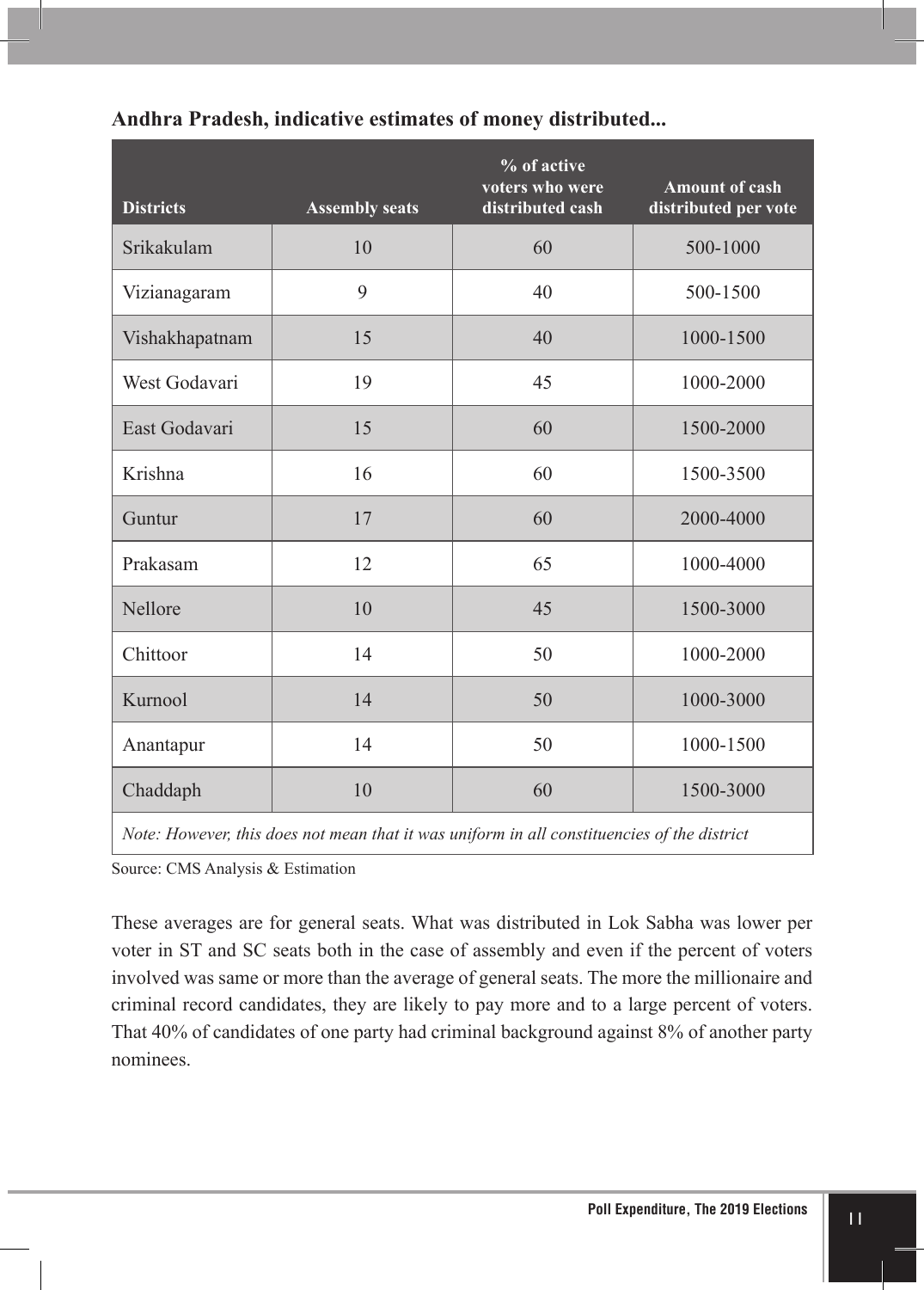#### **The Case of Telangana**

On April 11, 2019, Telangana had Lok Sabha poll for 16 seats. It had the Assembly poll only a few months earlier. CMS estimated Rs 5,000 crores expenditure for the Assembly poll in Telangana in December 7, 2018.

As voters were disbursed money in the Assembly polls, this Lok Sabha poll involved a lower percent of expenditure. Also, because the contests were not keen, as in the case of the Assembly, the Lok Sabha contests were perceived as "one sided poll". Also, in this Lok Sabha middlemen or/and party functionaries were "looked after" liberally by the TRS party. This expenditure made on the basis of contests between three parties (TRS, Congress and BJP). (TDP did not contest for Lok Sabha). The money dispersed for Lok Sabha poll was estimated as Rs 350-450 crores for the 16 seats. It was less because schemes of the new state government (to farmer, women and old age) were generous. Two instalments were distributed just around the time of the poll date and, secondly, the number of defections into the ruling TRS party of senior leaders from other parties, had diffused the keenness of contests in Telangana in 2019.

But, in all, over Rs 68 crores was confiscated (60 cash, 5 crores in liquor, 3 crores in drugs) during the campaign period. Biryani packet plus cash (one to two 500 notes) was common to workers and most at key public meetings.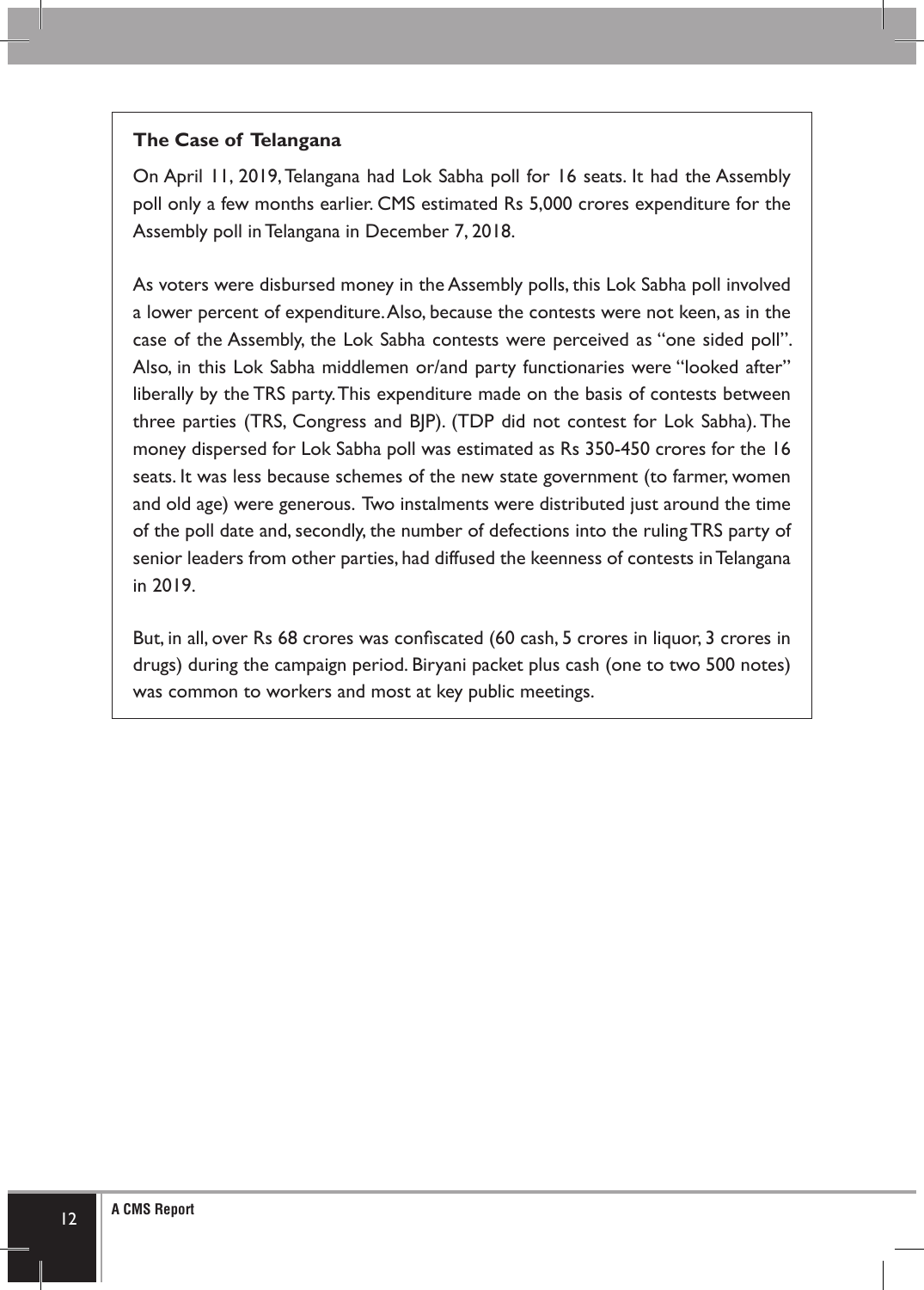#### **Some Constituencies with high candidate expenditure**

There are constituencies where individual candidate have spent more than 40 crores. Interestingly high money spent in these constituencies was known around and from the very outset. Not all that offered to voters was always in cash, part of its was in "slips". Money distribution was outsourced to agents in some. Pilgrimage and foreign trips to groups of voters was a new way for canvassing and for community votes (foreign trips include to Bangkok, Singapore).

Some constituencies (75-85) witnessed high poll expenditure in their respective state. Such examples include:

| <b>State</b>                   | <b>Constituency</b> |                 | <b>State</b>       | <b>Constituency</b> |
|--------------------------------|---------------------|-----------------|--------------------|---------------------|
| Rajasthan                      | Jaipur              | Delhi           |                    | Chandi Chowk        |
|                                | Chittaurgarh        |                 |                    | <b>West Delhi</b>   |
|                                | Jodhpur / Dhaulpur  |                 |                    | <b>North East</b>   |
| Karnataka<br><b>Tamil Nadu</b> | Mandya              |                 |                    | Nagpur              |
|                                | Kalburgi            |                 |                    |                     |
|                                | Shimoga             | Maharashtra     |                    | Baramati            |
|                                | Theni               |                 |                    | Nanded              |
|                                | North Chennai       |                 |                    | Diamond Harbour /   |
|                                | Thoothukudi         |                 | <b>West Bengal</b> | Jadavpur            |
| Andhra<br>Pradesh<br>Telangana | Kadapa              |                 |                    | Kolkatta South      |
|                                | Anantapur           |                 |                    | Mathurapur          |
|                                | Vishakhapatnam /    | UP<br><b>MP</b> |                    | Amethi / Kanpur     |
|                                | Vijayawada/ Guntur  |                 |                    | Saharanpur          |
|                                | Nalgonda            |                 |                    | Ajamgarh            |
|                                | Chevella            |                 |                    |                     |
|                                | Malkajgiri          |                 |                    | Jabalpur            |
| Kerala                         | Vadakara            |                 |                    | Guna                |
|                                | Thiruvananthapuram  |                 |                    | <b>Bhopal</b>       |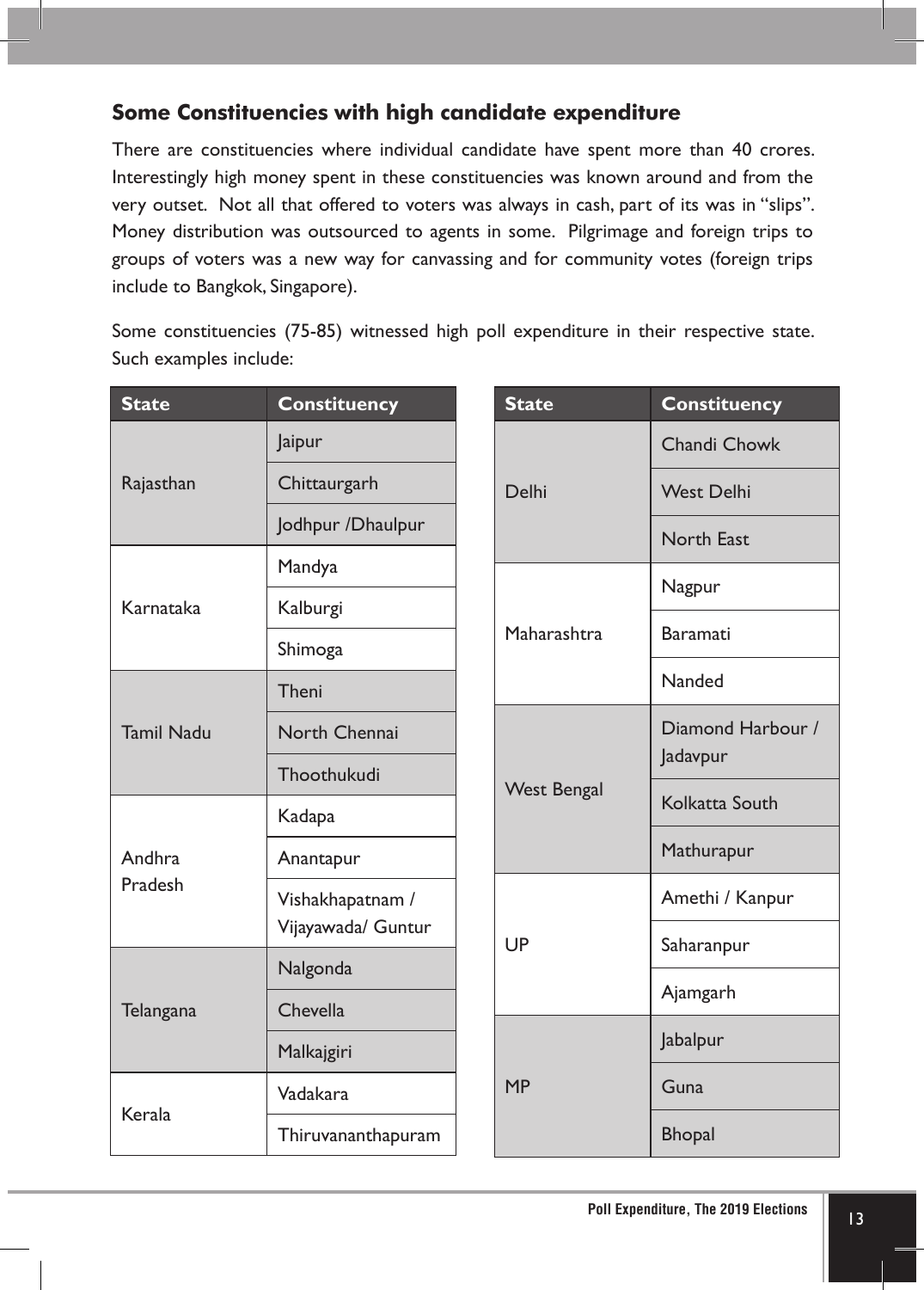## **Some Suggestions**

ECI has not only increased the number of "Expenditure Observers" across constituencies, but, many of them were from Income tax Departments / Indian Revenue Services. And, yet there was no evidence that it made any difference of what was in all distributed during 2019 poll. In fact, the way nomination was filed by some candidates with huge rallies, fanfare and procession of cars alone are indicative of excessive expenditure and in violation of codes and ceilings. And yet, nowhere anyone was issued notice or reprimanded. Its "red alert constituencies" in each state were also the money guzzlers. Except symbolic confiscations at some places there was no stern initiative of ECI. Unless it demonstrates it powers, it cannot expect to make the difference.

Some of the powers of ECI are not clear. If ECI remains a silent spectator when parties and candidates do not observe its directives, what is its sanctity? For example, on filing expenditure details within 75 days. TRS the major party that dominated the 2018 Assembly poll and won overwhelmingly, has allegations of huge money spent directly and indirectly. However, even this being obvious, what did the expenditure observers of ECI do? Have such observers who are also expected to be "shadow observers" added to the sanctity of ECI? Even where parties or candidates had submitted their affidavit, the trend indicated was blatantly misleading and far from reality, what did ECI do? This is the reason the expenditure of the next round of election is likely to increase further.

It is high time that Parliament deliberates on poll expenditure for campaigns, and about election funding, preceded by serious national discussions.

The news media channels and publications should take it as a responsibility to orchestrate a debate specifically on poll reforms and particularly on the scope of the state facilitating candidates in reaching voters and to inform them with basic credentials of candidate. The ECI should obligate candidates in each constituency to jointly address public meetings.

The government should make it an obligatory responsibility of all news channels to allow space or time at no-cost to candidates, same way as Doordarshan and AIR. The system could be same or a better and transparent modality could be arrived at after consultation with channels. This exercise should start now instead of waiting for the next round of polls.

All candidates should give another specific affidavit to ECI at the time of filing nomination that they will not distribute cash, gold, liquor etc. to lure voters individually or for communities.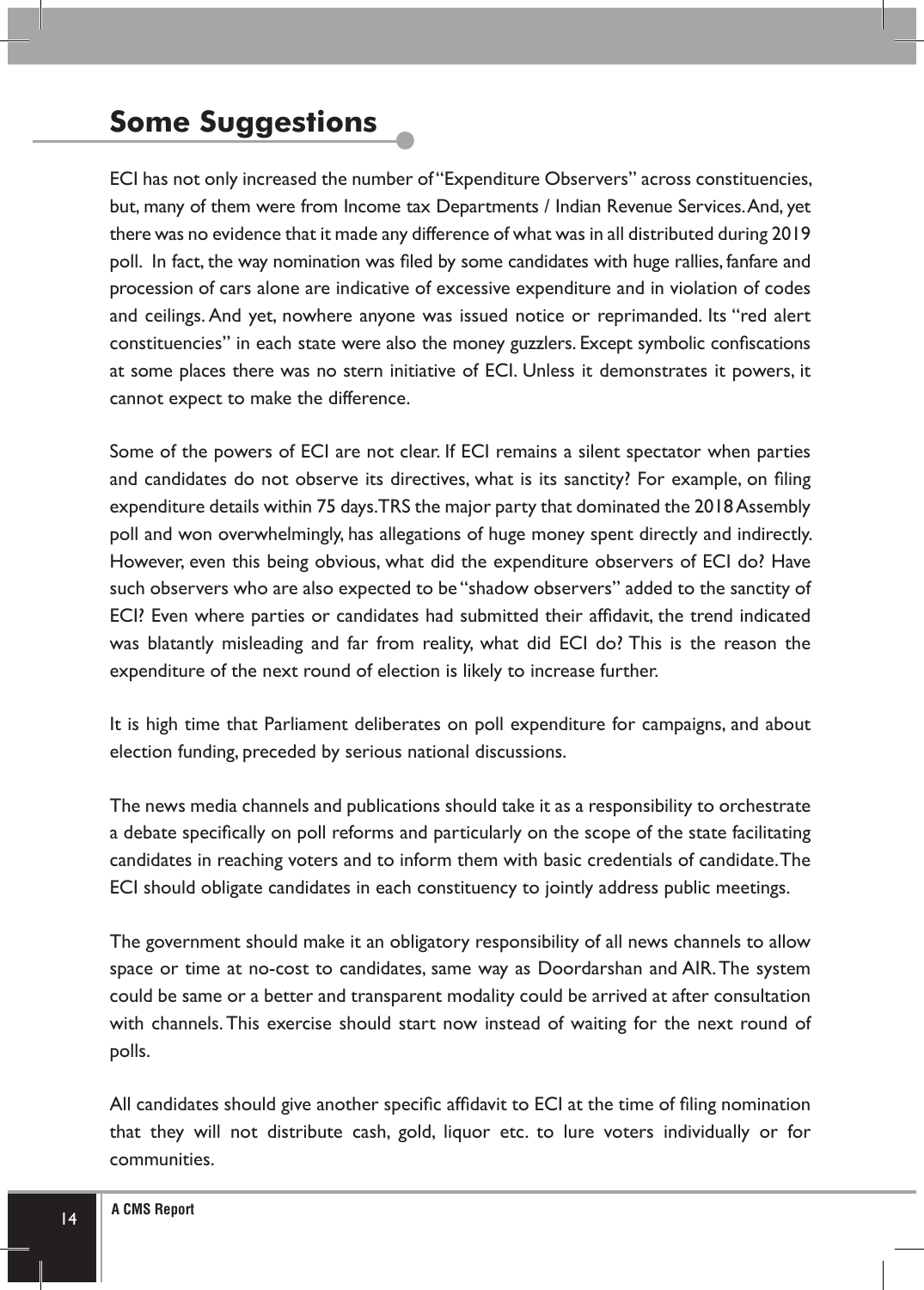As political party and candidates and even the governments are not enthusiastic to curb and curtail poll expenditure, it is for citizen and civil society to take up the issue. The ECI should make voters understand the linkage between poll expenditure and over all corruption in the country, specifically citizen availing public services.

Election commission of India should take an open review of total poll expenditure trends across states and put out the report to public after the election. So that, it serves the next round of elections.

Party manifesto should mention the source of budgetary allocation for schemes/ programmes suggested by political parties, in case they come to power.

ECI should specify that candidate in constituencies should campaign at least a few times/ places jointly instead of solo. It should experiment with the idea of at least three joint public meetings by all contesting in each constituency. The candidate should decide themselves where and how each meet could be held. The costs could either be shared by each or possibility of state facilitating could be looked into. Such joint campaign not only reduces campaign costs and promote civility. It promotes cooperative campaign instead of accusing each other and promote animosities. The campaign is expected to be more harmonious. This will also help voters to rationally decide on their choice after seeing and hearing candidates together.

The possibility of restricting poll publicity activities by the incumbent, at least one month or a fortnight before formal notification by ECI should be considered.

ECI's role in restraining poll expenditure is not evident except by way of confiscations. Its role should be evident in reducing expenditure by individual candidates. If candidates are submitting affidavit showing that they had spent lower than ceiling for that election, why should ECI agree to raise the limit for the next election? The ECI should conduct a transparent analysis on expenditure details submitted by winners and losers and come up with more accountable ways.

ECI had postponed poll in two seats in 2016, countermanded in two in 2017 and one Lok Sabha in 2019, after finding huge cash flows or recoveries in each case involving one or other party personalities. For the same reason earlier, in 2012, two Rajya Sabha polls were scrapped in Jharkhand. There were instances of one or other candidate asking cancelation of the poll for alleged large scale distribution of cash. Obviously ECI cannot act without "substantial evidence". But nowhere has any one been prosecuted, to send out a strong message.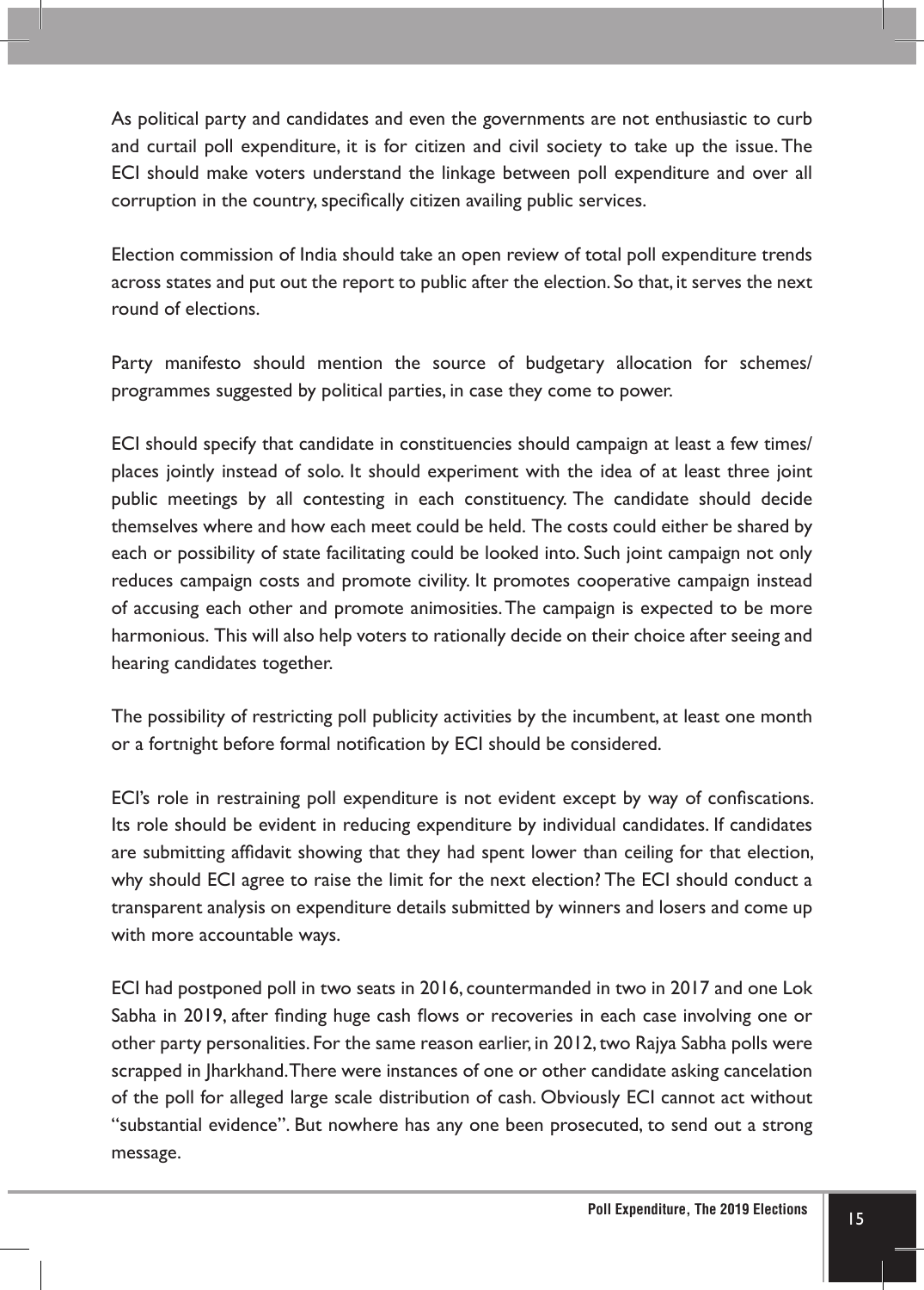Despite so many conducting poll surveys on the eve of elections and as reported by news media, there was no effort at ECI to include this expenditure or to take into account. Of course who meets these costs of poll surveys, the one in public media and by the channel or the party or candidate or conducted by any other sponsor, needs to be known to public. CMS estimate of this expenditure earlier in five assembly elections in 2018 was upwards of Rs 100 crores. This 2019 poll witnessed several times more expenditure on this count.

Campaign financing without "crowd funding" being a part of election expenditure should be a concern for its implications. As such, it may be desirable for parties and candidates to generate from this route as well, and for the ECI to even consider this aspect..

--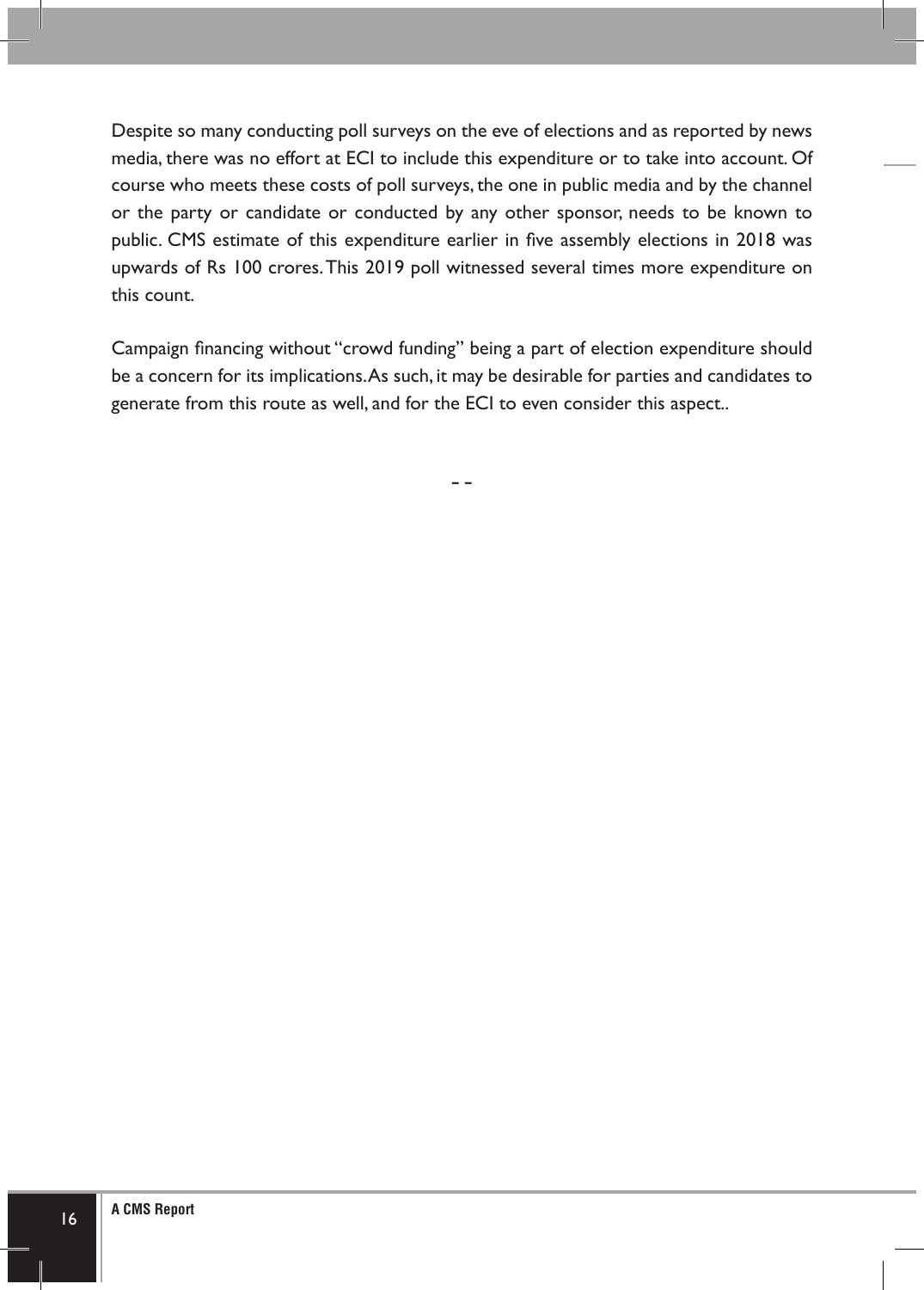## **References**

- Sustainable Good Governance, Development and Democracy (SAGE, 2019)
- Citizen Activism in India (2018) by Dr N Bhaskara Rao, e-book (Kindle)
- CMS India Corruption Study Reports, (2000-2018)
- Lure of money in lieu of votes in Lok Sabha and Assembly Elections the Trend: 2007-2014
- Good Governance: Delivering Corruption-free: Public Services (SAGE, 2013)
- Poll Surveys in Media An Indian Perspective (National Book Trust, 2012)
- Election Commission of India http://www.eci.gov.in/
- Association of Democratic Reforms https://adrindia.org/
- Various media reports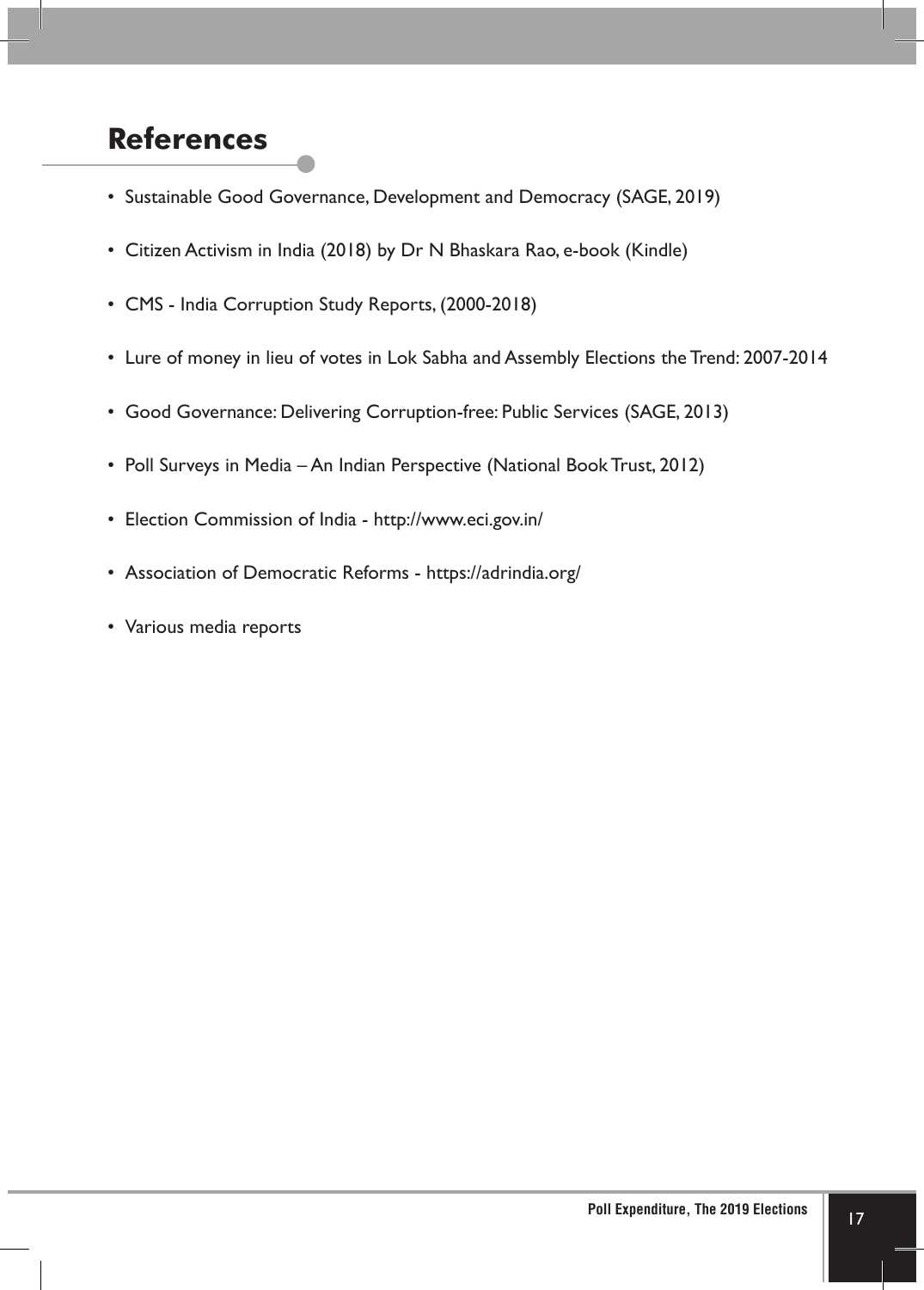## **Baseline survey rounds of 2007 & 2008**

|                                                                                           |                                | <b>Annexure-I</b>                            |  |
|-------------------------------------------------------------------------------------------|--------------------------------|----------------------------------------------|--|
| Percentage of voters who reported receiving money<br>two rounds of surveys in 2007 & 2008 |                                |                                              |  |
| <b>State</b>                                                                              | Percentage of Voters<br>(2008) | Percentage of voters<br>among BPL $HH(2007)$ |  |
| Karnataka                                                                                 | 47                             | 73                                           |  |
| <b>Tamil Nadu</b>                                                                         | 34                             | 78                                           |  |
| Madhya Pradesh                                                                            | 33                             | 29                                           |  |
| Andhra Pradesh                                                                            | 31                             | 94                                           |  |
| <b>Bihar</b>                                                                              | 23                             | 31                                           |  |
| Orissa                                                                                    | 27                             | 50                                           |  |
| Delhi                                                                                     | 25                             | 24                                           |  |
| Gujarat                                                                                   | 24                             | 32                                           |  |
| Chattisgarh                                                                               | 22                             | 73                                           |  |
| Uttaranchal                                                                               | 20                             | 33                                           |  |
| <b>Uttar Pradesh</b>                                                                      | 8                              | 32                                           |  |
| Rajasthan                                                                                 | 4                              | 4 <sub>1</sub>                               |  |
| Maharashtra                                                                               | 3                              | 32                                           |  |
| Haryana                                                                                   | 8                              | 40                                           |  |
| <b>Iharkhand</b>                                                                          | 7                              | 21                                           |  |
| Assam                                                                                     | $\overline{4}$                 | 56                                           |  |
| Tripura                                                                                   |                                | 3                                            |  |
| Himachal Pradesh                                                                          | $\overline{a}$                 | 4                                            |  |
| Kerala                                                                                    | 3                              | 8                                            |  |
| <b>West Bengal</b>                                                                        | $\overline{\mathbf{4}}$        | 8                                            |  |
| <b>National</b>                                                                           | 22                             | 37                                           |  |
| Sample Size                                                                               | 18,000                         | 23,000                                       |  |

*Source: CMS*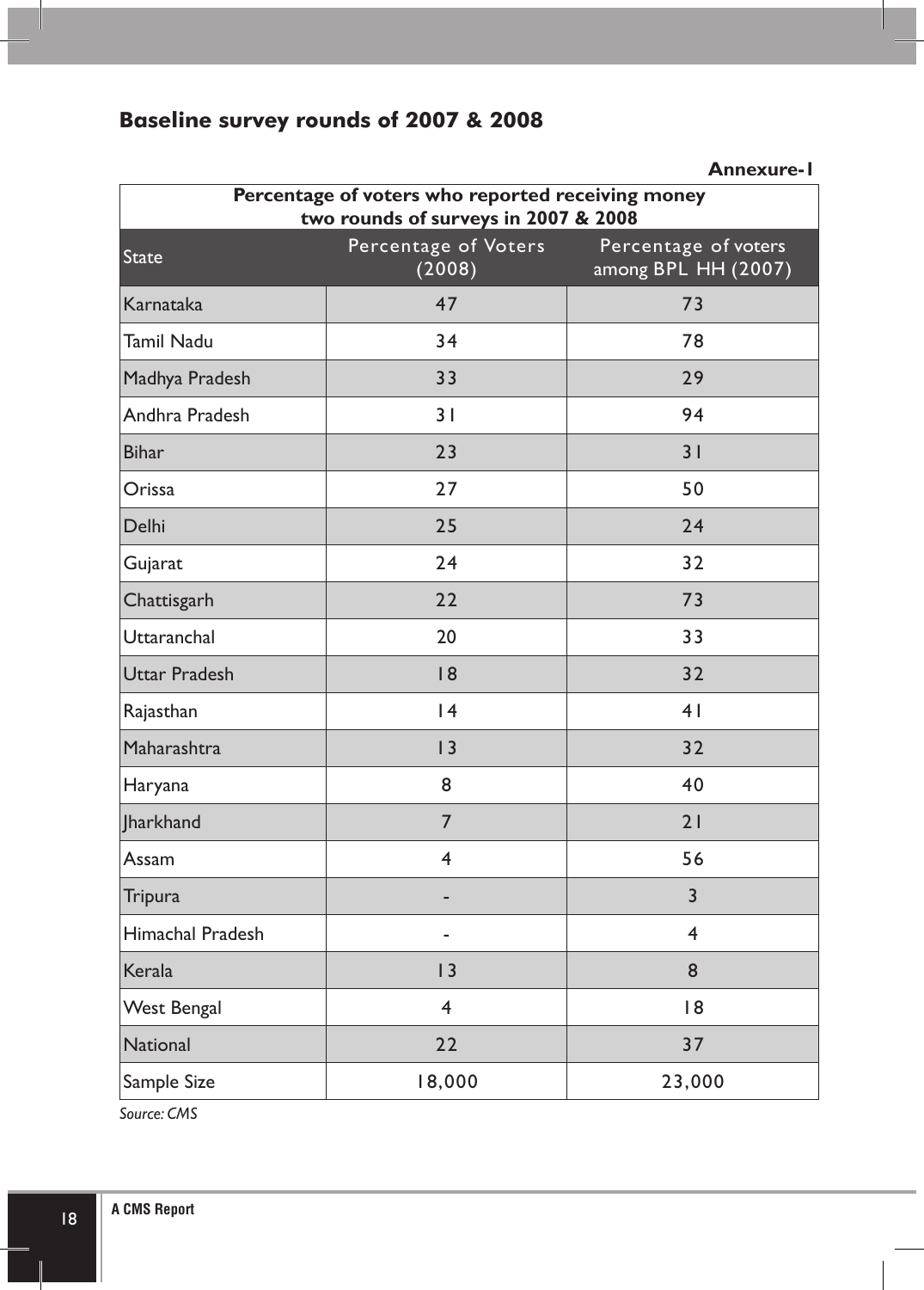#### **Annexure-2**

## Lure of money in lieu of votes in Lok Sabha and Assembly Elections The trend: 2007-2014 CMS-India Corruption Study



This CMS report quantifies something we know about that money is used to lure voters. But not as an issue threatening the very free and fair character of our elections. The scale of this menace as revealed here should scare every right thinking citizen of the country. The report reminds of the urgency for more serious and concerted efforts not merely to curb expenditure in election campaigns, but for a change in the very electoral system where simple majority is not good enough to win. The insights from CMS field studies in this

regard require to be debated for the way our news media reports the poll process and our political parties go about selecting their candidates in a perpetuating way. Eventually, voters have to be far more sensitive and understanding of linkage of poll time lures with corruption in the country and impact of that on the very nature of governance itself. No wonder why CMS India Corruption Study over the years have been advocating that good governance cannot be realized without citizen involved corruption is addressed, starting with lure of voters with money.

This report reminds me of several new initiatives that India should consider. Firstly, should we continue to be too inundated with political parties and further fragment voters vitiating the very poll process? The very representative character of the elected is getting affected. The smaller the margin in getting elected, the more the scope for note-for-vote.

The duplicity is confining the poll process with the ill. The note-for-vote is only a symptom. It is time to debate whether we should shift over to proportionate representation system of elections to Lok Sabha and Assemblies. Are party less elections, as indicated here, feasible? We should revert back to this system in the case of elections to Zilla Parishad and Panchayts (as they were at one time).

Both collection of money for campaign and expenditure for getting elected have to be far more transparent and formalized. We need to codify election campaigns activity wise. Only then every transaction could be through banks. That should be possible with recent initiatives of Narendra Modi Government to universalize banking. The Election Commissions recent initiatives are much needed but there is no evidence of that making a difference as this CMS report also brings out.

> **Suresh P Prabhu** *Former Union Cabinet Minister Mumbai, October 6, 2014*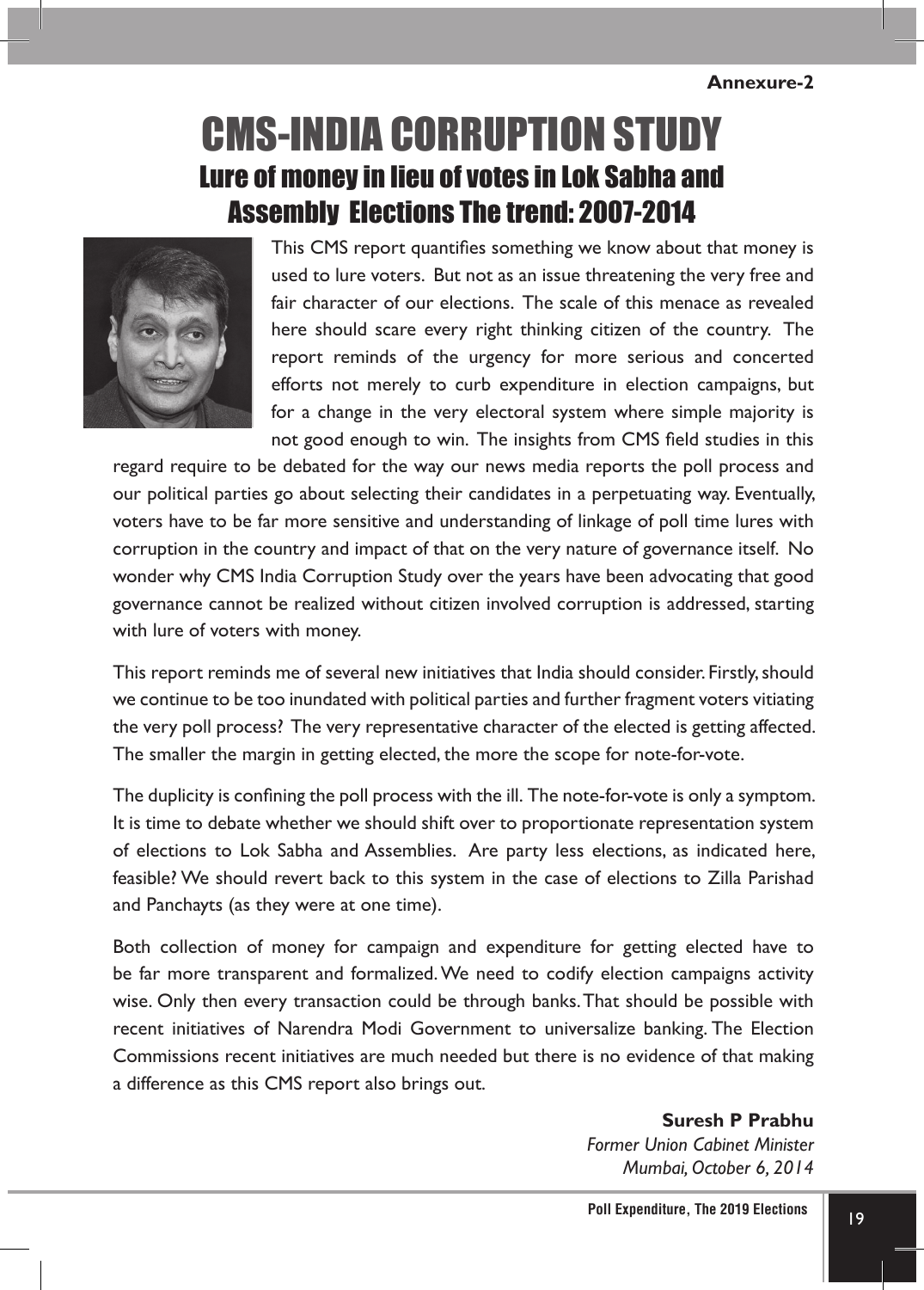## **Icons about CMS... over the years**

I must compliment CMS for carrying out highly commendable research work undertaking and carrying out interesting initiatives and remarkable activities in so many spheres of social development over the years.

–**Justice P N Bhagwati** (2010), Former Chief Justice of India

I know how challenging it is to build and sustain an independent research body at national level. Whatever areas of development you have chosen CMS has made a mark. No wonder CMS research today is credible, its findings and publications are viewed seriously. I compliment CMS for setting a new model that applied social & media research could be independent, credible and also sustain itself.

–**Abid Hussain** (2010), Former Indian Ambassador to USA

This CMS report quantifies something we know about that money is used to lure voters. But not as an issue threatening the very free and fair character of our elections. The scale of this menace as revealed here should scare every right thinking citizen of the country. The report reminds of the urgency for more serious and concerted efforts not merely to curb expenditure in election campaigns, but for a change in the very electoral system where simple majority is not good enough to win. The insights from CMS field studies in this regard require to be debated for the way our news media reports the poll process and our political parties go about selecting their candidates in a perpetuating way.

–**Suresh P Prabhu**, (2014), Union Cabinet Minister

CMS deserves profound appreciation for conducting this nationwide study meticulously, with vigor and within tight time schedules and transparently all through. The unique methodology specially developed by CMS for this study, based on their annual surveys on corruption involving common citizen, helped enhance the scope of the study much beyond numbers.

–**Admiral R H Tahiliani**, (2005), Chairman TII

CMS has been rendering a great service to the nation by holding a microscope and a telescope to the media in our country. This latest Report 'Face of Corruption in News Media' focuses on the extent of coverage in the media on the issue of corruption.

> –**N.Vittal**, IAS (Retd.) (2010) Former Central Vigilance Commissioner of India

I admire the efforts being made by the Centre for Media Studies (CMS) to scientifically analyze the media tendencies that are hindering the effective conveyance of the intended message.

**–Ramoji Rao**, (2010), Chairman, Eenadu Group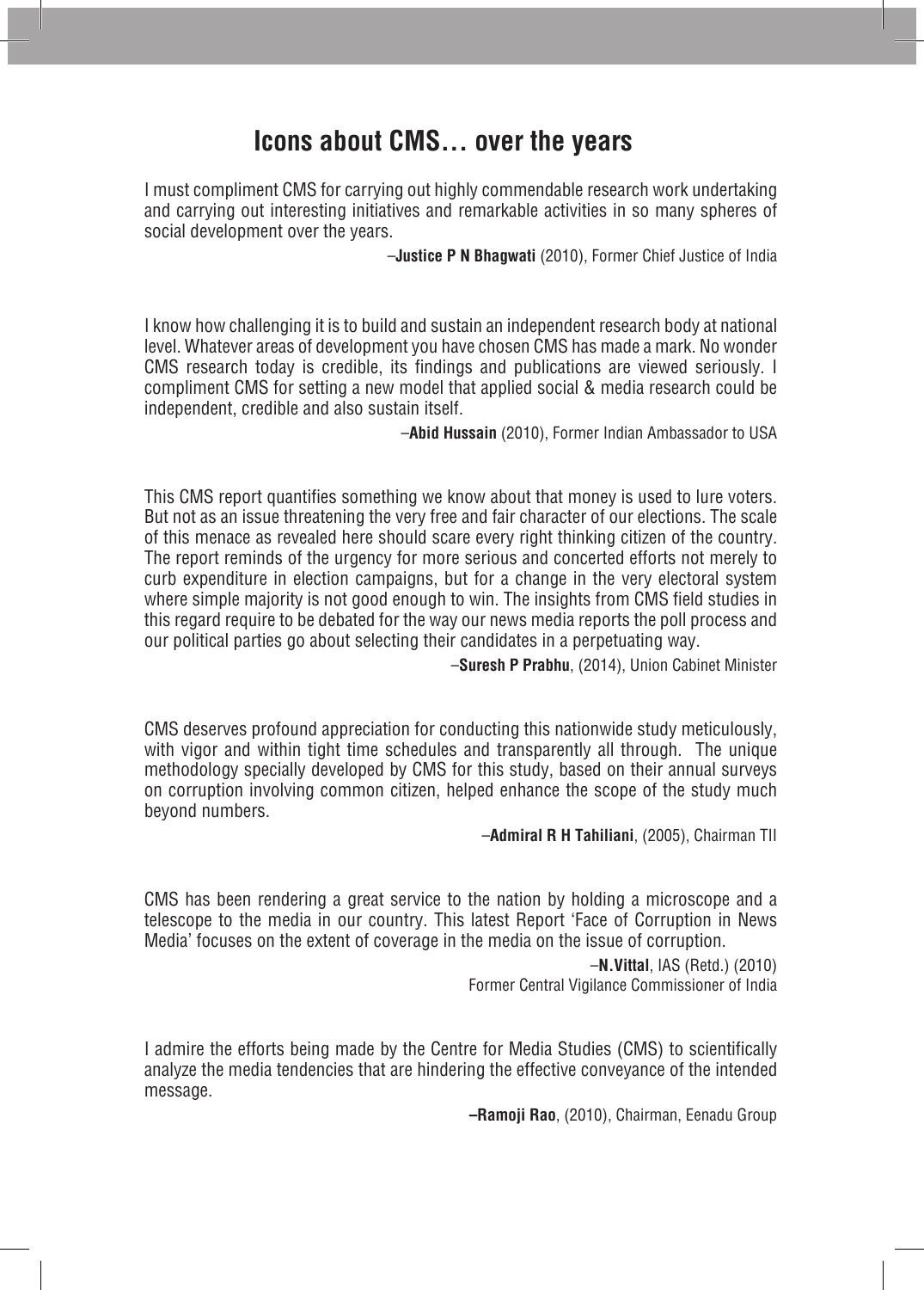I have known you (Dr. Rao) and CMS for the whole period since 1990. When CMS was founded your missions was and continue to be creative research in the field of empowering citizen and ensuring good governance.

CMS has now become a brand name in the field of media research with many pioneering and innovative initiatives like Vatavaran Festival, public opinion surveys, analysis of right to information movement and on social development.

#### –**B G Deshmukh**, (2010), IAS (Retd.),

Former Cabinet Secretary, Principal Secretary to the Prime Minister of India

Over a decade, Centre for Media Studies (CMS) has been doing pioneering research which has deepened our understanding of corruption in various sectors and regions in India over time. Where we relied on anecdotal evidence and conjectures for decades, CMS has been supplying us hard data and quantitative evidence. What is more conscious effort has been made to appreciate the nuances in a complex phenomenon of corruption, rather than indulging in sensationalism and head-line grabbing.

#### –**Dr Jayaprakash Narayan**, (2010)

General Secretary, Foundation for Democratic Reforms

As usual, CMS has rendered another great service to the nation by bringing forth this report. The rot it reveals is truly alarming. With your permission, we would like to distribute copies of this report as part of the background material for the forthcoming national conference on Electoral Reforms.

#### –**Dr Subhash C Kashyap**, (2014)

former Secretary - General, Lok Sabha

Any study on corruption can only be done through surveys and questionnaires. Following the methodology used in earlier studies, the one (CMS-ICS 2015) also quantifies perception, experience and estimates. It is a study worth reading and disseminating because of the awareness such studies create, contributing to the countervailing pressure…

#### –**Prof Bibek Debroy**, (2015), Member NITI Aayog

I am happy to note that Centre for Media Studies (CMS) has been carrying out the exceptional good work in various areas having substantial public interest. One of their initiatives is the study on corruption in the country…I am sure that this study will help the public at large, the researchers, NGOs, Government in tackling the menace of corruption. I am confident that CMS will come out with more such purposive, educative and impactful surveys in time to come.

> –**K V Chowdary**, (2015) Central Vigilance Commissioner, GoI